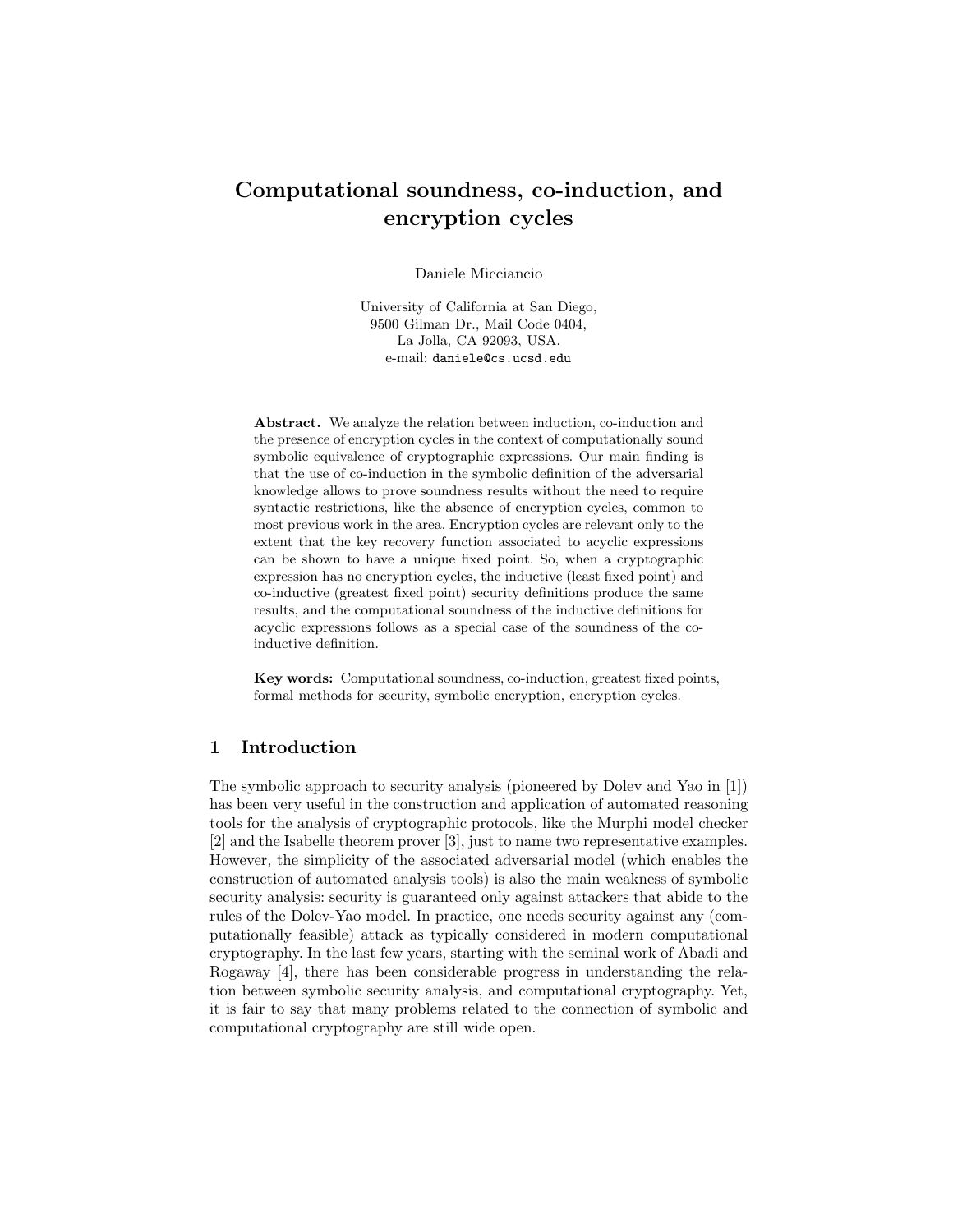The aim of this paper is to explore one specific aspect that sets the symbolic and computational models apart, and that has not received much attention so far: the use of induction versus co-induction in security proofs. We do so in the simplest possible setting considered in the literature: the indistinguishability of cryptographic expressions, i.e., expressions like  $( \{d_1\}_{k_1}, \{k_1\}_{k_2})$ , where  $\{m\}_k$ represents the encryption of message  $m$  under key  $k$ . These are the expressions typically used to model messages in cryptographic protocols. For example, the above expression may be used to represent the message in a protocol where a long term key  $k_2$  is used to encrypt a session key  $k_1$ , which in turn is used to encrypt the actual message  $d_1$ . The standard notion of equivalence in cryptography is computational indistinguishability: two expressions are equivalent if no probabilistic polynomial time adversary can distinguish the probability distributions naturally associated to the two expressions in an actual execution of the protocol. In the symbolic setting, equivalence is usually defined by mapping each expression to a corresponding pattern. For example, the expression  $({d_1}_{k_1}, {d_1}_{k_2}, k_2)$  may be mapped to the pattern  $({{\{\Box\}}}_{k_1}, {d_1}_{k_2}, k_2)$  to model the fact that an adversary observing the messages  $\{d_1\}_{k_1}, \{d_1\}_{k_2}$  and  $k_2$ , can recover the key  $k_2$ , decrypt the second ciphertext to  $d_1$ , and even detect that the first ciphertext uses a key different from  $k_2$  (e.g., because decryption under  $k_2$  fails), but cannot tell that the first ciphertext encrypts the same message  $d_1$ as the second.

In the seminal paper [4], Abadi and Rogaway showed that the meaning associated to cryptographic expressions by standard symbolic methods is computationally sound, in the sense that (under appropriate restrictions) if two expressions are symbolically equivalent (i.e., they have the same pattern), then the associated probability distributions are computationally indistinguishable.

Induction versus co-induction. As with most work in the area of formal analysis of security protocols, Abadi and Rogaway adopt an inductive approach to the symbolic modeling of adversarial knowledge: initially the attacker does not know any key and tries to learn as many keys as possible from a given cryptographic expression through the application of Dolev-Yao rules.<sup>1</sup> Technically, the knowledge of the adversary can be defined by associating to each cryptographic expression e a corresponding key recovery operator  $\mathcal{F}_e$  (mapping sets of keys to sets of keys) which roughly corresponds to a single application of the Dolev-Yao decryption rules. The adversarial knowledge (obtained from observing the expression  $e$ ) can be characterized as the *least fixed point* of the key recovery operator  $\mathcal{F}_e$ , i.e., the smallest set of keys S such that  $\mathcal{F}_e(S) = S$ . Operationally, this least fixed point can be obtained by starting from the empty set of keys

<sup>&</sup>lt;sup>1</sup> A typical Dolev-Yao rule is that given a key k and the encryption  ${m}_{k}$  of some message m under  $k$ , one can compute the plaintext m. Such rules are intended to capture the security features of the cryptographic operations used in the construction of messages, and the whole framework relies on the postulate that the adversary cannot perform any other operation. So, for example, given the cipher-text  ${m_k \choose k}$ one cannot recover the message  $m$ , unless the encryption key  $k$  is already known.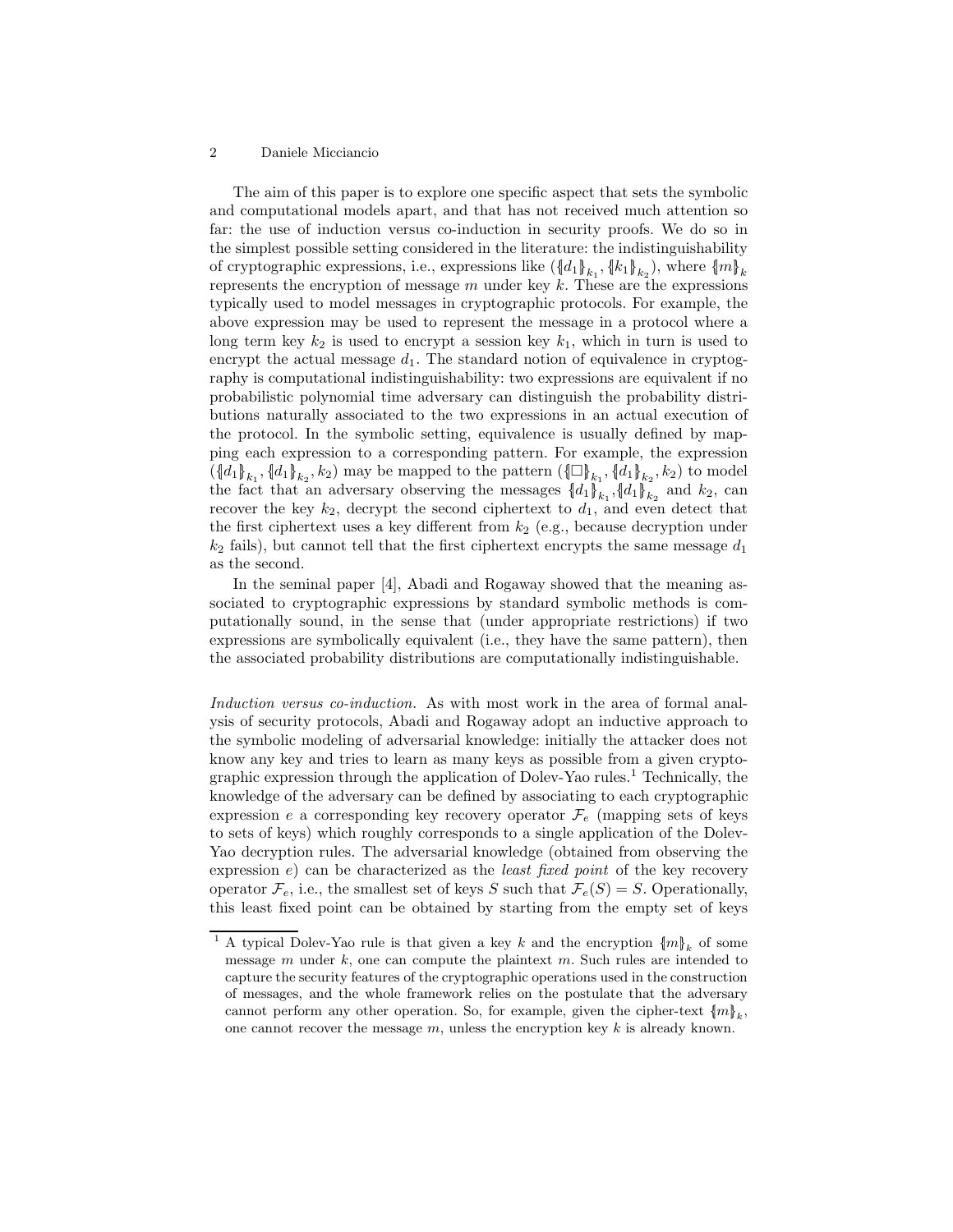$\emptyset$  (modeling the adversary's initial knowledge),<sup>2</sup> and applying the key recovery operator  $\mathcal{F}_e$  to obtain more and more keys

$$
\emptyset \subset \mathcal{F}_e(\emptyset) \subset \mathcal{F}_e^2(\emptyset) \subset \ldots \subset \mathcal{F}_e^m(\emptyset) = \mathcal{F}_e^{m+1}(\emptyset)
$$

until the least fixed point  $\mathcal{F}_e^m(\emptyset)$  is reached, and no additional keys can be recovered by further applications of  $\mathcal{F}_e$ .

In this paper we propose a dual, co-inductive approach. Technically, we propose to define the set of recoverable keys as the greatest fixed point of  $\mathcal{F}_e$ , i.e., the *largest* set of keys S such that  $S = \mathcal{F}_e(S)$ . As before, the greatest fixed point can be obtained by repeatedly applying the key recovery operator, but this time starting from the set of all keys Keys, and resulting in a sequence of smaller and smaller sets<sup>3</sup>

$$
\mathbf{Keys} \supset \mathcal{F}_e(\mathbf{Keys}) \supset \ldots \supset \mathcal{F}_e^m(\mathbf{Keys}) = \mathcal{F}_e^{m+1}(\mathbf{Keys})
$$

until the greatest fixed point  $\mathcal{F}_e^m(\mathbf{Keys})$  is reached. Informally, we start from the set of all keys that appear in the expression in the role of plaintext of some encryption, and then iterate through the following process: the new set of keys is the set of all keys that can be deduced from the expression using the current set of keys for decryption. This is now the set of exposed keys. Intuitively, this corresponds to starting from the assumption that no key is guaranteed to be secure, and proving that more and more keys (namely, those in the complement of the sets  $\mathcal{F}_e^i(\mathbf{Keys})$  are hidden to the adversary. As we are going to explain, this technical change in the definition of symbolic security has far reaching consequences when it comes to computational soundness.

Encryption cycles. In order to prove their soundness theorem, Abadi and Rogaway [4] need to impose a simple, but fundamental, technical restriction: the cryptographic expressions should not contain encryption cycles, e.g., sequences of messages of the form

$$
\{k_1\}_{k_2}, \{k_2\}_{k_3}, \ldots, \{k_{n-1}\}_{k_n}, \{k_n\}_{k_1},
$$

where each key  $k_i$  is encrypted under the next key  $k_{(i \mod n)+1}$  in the sequence, circularly. While encrypting a key with itself is typically considered a dangerous cryptographic practice, encryption cycles do occur in a small number of applications (e.g., credential systems [5], encrypted data backups, etc.), and the problem of designing encryption schemes supporting such a use has been the subject of many recent papers  $[6-10]$ . In the symbolic security setting it is customary to assume that encryption cycles are *secure*, in the sense that an adversary observing a sequence of circularly encrypted keys, cannot recover any of them.

<sup>&</sup>lt;sup>2</sup> The knowledge of the keys of corrupted parties can be modeled by including those keys as part of the expression e.

<sup>&</sup>lt;sup>3</sup> We remark that  $\mathcal{F}_e(S)$  is defined as the set of keys that can be immediately recovered from the expression e using the keys in S for decryption. In particular,  $\mathcal{F}_e(S)$  does not necessarily contain  $S$  as a subset, e.g., if some keys in  $S$  only occur in  $e$  as encryption keys, but never as (possibly encrypted) messages.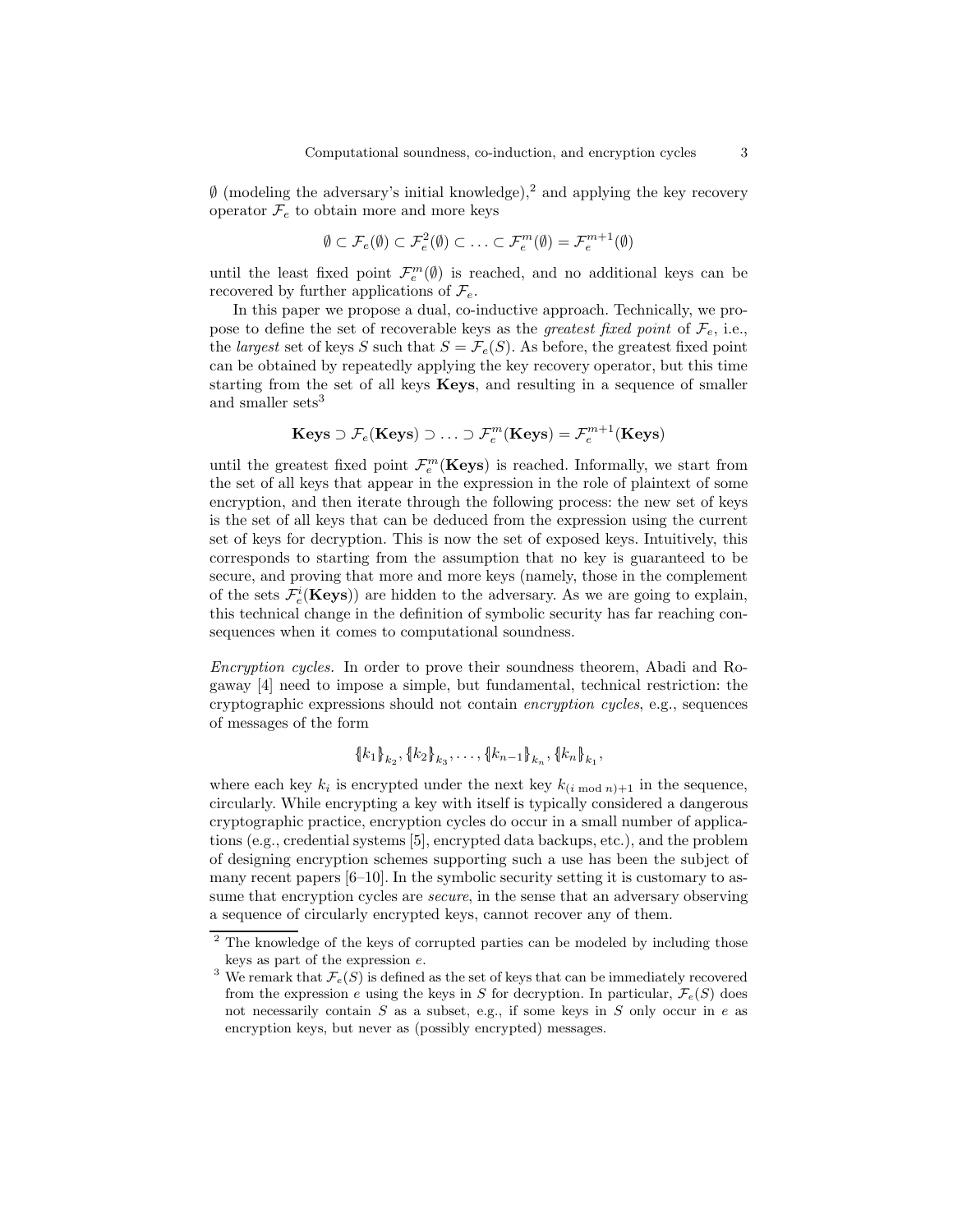Our contribution. The main contribution of this paper is to highlight the relation of encryption cycles to inductive and co-inductive definitions of security. Specifically, we prove that

- (Theorem 1) if the set of recoverable keys is defined by co-induction (i.e., as the greatest fixed point of the key recovery operator), then the computational soundness result of Abadi and Rogaway holds without the need to impose syntactic restrictions: if two expressions (with or without encryption cycles) are symbolically equivalent, then their computational counterparts are indistinguishable.
- (Theorem 2) if an expression has no encryption cycles, then the associated key recovery function has a unique fixed point. In particular, the least and greatest fixed point coincide, and the conditional result of Abadi and Rogaway for acyclic expressions follows from the unrestricted result in the coinductive setting.

Our results show that what sets the symbolic and computational frameworks apart (e.g., with respect to their ability to deal with encryption cycles,) is not the inherent difference between the computational and symbolic protocol execution models. Rather, it is the modeling of adversarial knowledge, which is typically inductive in the case of symbolic analysis, while intrinsically *co-inductive* in the computational setting.

At the technical level, our main computational soundness result (Theorem 1) is fairly general, and applicable to classes of cryptographic expressions that occur in many application domains, like secure multicast key distribution [11–13], and cryptographically controlled access to XML documents [14]. A follow-up paper [15] demonstrates the generality of our techniques using Theorem 1 to establish a computational soundness theorem for expressions with pseudo-random keys, as those used in [11–13]. As in this work, the results of [15] hold without the need to impose any syntactic restriction on the expressions.

We remark that the uniqueness of the fixed point for acyclic expressions is a purely symbolic result: neither the statement nor proof of Theorem 2 requires the use of the computational execution model. In fact, the proof is simple enough that one could model and verify it using an automated theorem prover. This fact, together with the simplicity of our computational soundness theorem (compared to analogous results from [4] and related papers), suggest that our greatest fixed point framework may be a useful tool even when one is interested in computational soundness with respect to the traditional inductive security definition. Specifically, in order to prove such computational soundness results one can

- first prove computational soundness for the corresponding co-inductive definition of security (possibly using Theorem 1), and
- then find and check (possibly with the help of automated symbolic reasoning tools) syntactic restrictions under which the inductive and co-inductive symbolic security definitions coincide.

So, even if induction may be the most intuitive and preferred way to analyze security protocols in practice, we believe that the co-inductive method would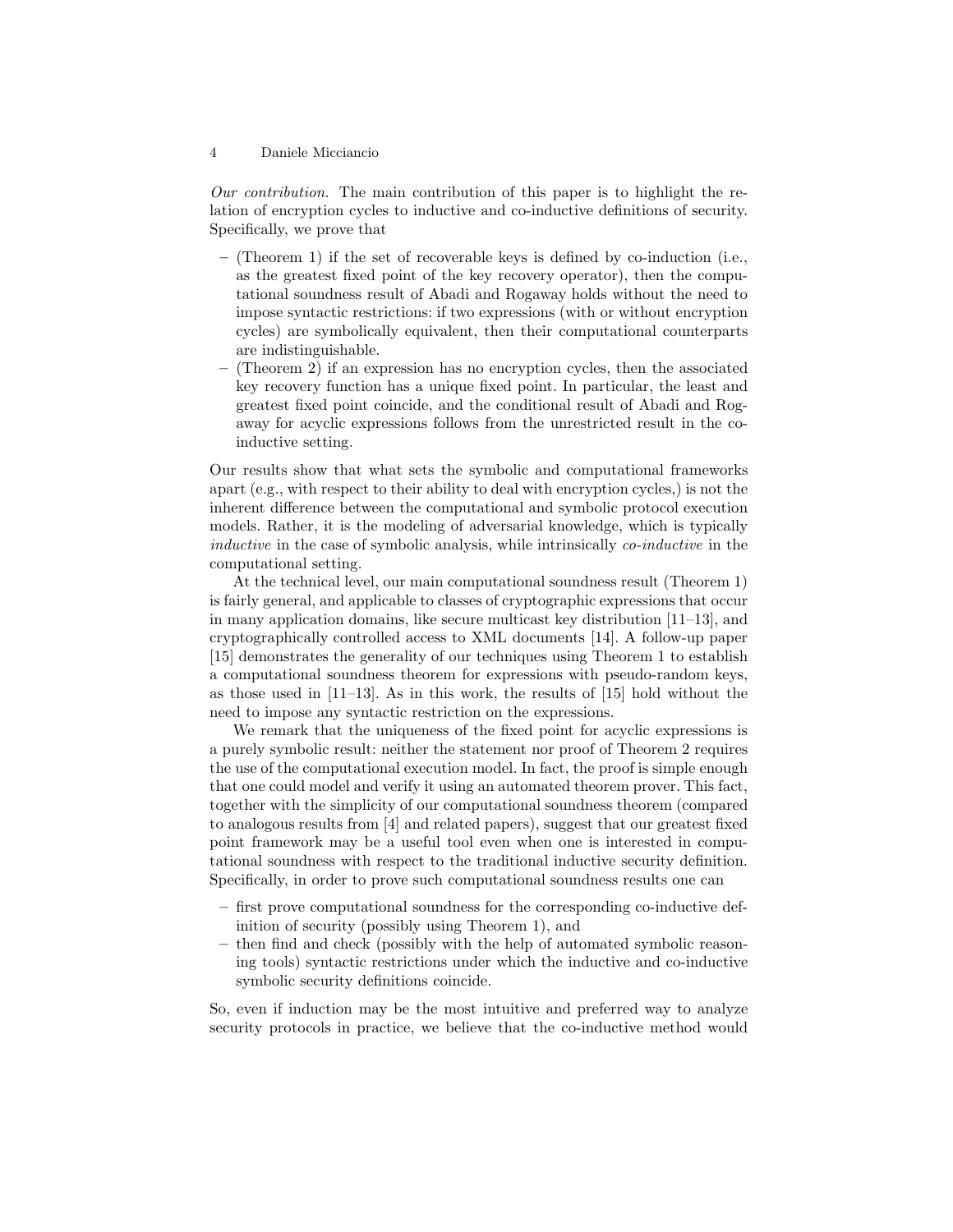still be a valuable tool to establish the computational soundness of the inductive symbolic analysis.

Related work Computationally sound symbolic analysis has been the topic of many recent works. This paper is most closely related to the line of work initiated by Abadi and Rogaway in [4], where secrecy properties with respect to passive adversaries are considered. Subsequent developments along the same lines include [16, 12, 11, 14]. We mention that other approaches to symbolic analysis (e.g., [17]) inherit certain co-inductive ideas from the underlying process calculus, e.g., the use of bisimulation to define the equivalence between cryptographic processes. However, those frameworks are substantially more elaborate than the simple computational soundness setting considered in this paper, and their use of co-induction is quite different.

The problem of dealing with encryption cycles is a classic one in cryptography, already mentioned in the seminal paper [18] introducing the modern notion of computational security for encryption. Following [4], the problem has attracted renewed interest, both within the computational and symbolic setting. Two opposite approaches to resolving the discrepancy with respect to encryption cycles were proposed in [19, 20].

In [20], Adao, Bana, Herzog and Scedrov prove a soundness theorem in the presence of key cycles using a strong security notion for encryption recently proposed in [21, 5]. This notion, called security under "Key Dependent Messages" or "Key Dependent Input", allows encrypted messages to depend on the secret decryption key. At the time of [5, 21, 20], no scheme achieving this security notion was known in the standard model, and the only solutions (proposed in [5, 21]) relied on the random oracle heuristic. Since then, the problem of building KDMsecure cryptographic primitives has been investigated in various works [7, 6, 8, 10]. Similar results in the presence of active adversaries are given in [22]. In this paper, we do not consider the extended notions of computational security employed in these works, except for a brief discussion in Section 5. Rather, we focus on the question of the relation between symbolic and computational security when the standard computational security notion of indistinguishability under chosen plaintext attacks (still the golden standard in cryptography in the setting of passive attacks) is employed.

A different approach is used in[19], where Laud addresses the problem of reconciling symbolic and computational analysis in the presence of key cycles by strengthening the symbolic adversary. Specifically, Laud augments the entailment relation used in inductive approaches with a special rule that explicitly allows the symbolic adversary to break encryption cycles. As a result, Laud proves a computational soundness theorem for encrypted expressions (essentially equivalent to our Corollary 1) that does not require syntactic restrictions. Interestingly, greatest fixed point computations were suggested [23, equation 15] as an algorithmic tool to evaluate Laud's entailment relation. The main difference between [19, 23] and our work is that [19, 23] retain the inductive framework (and entailment relation, see Section 2) for modeling the adversarial knowledge, and resolve the encryption cycles issue using ad-hoc methods. Here we establish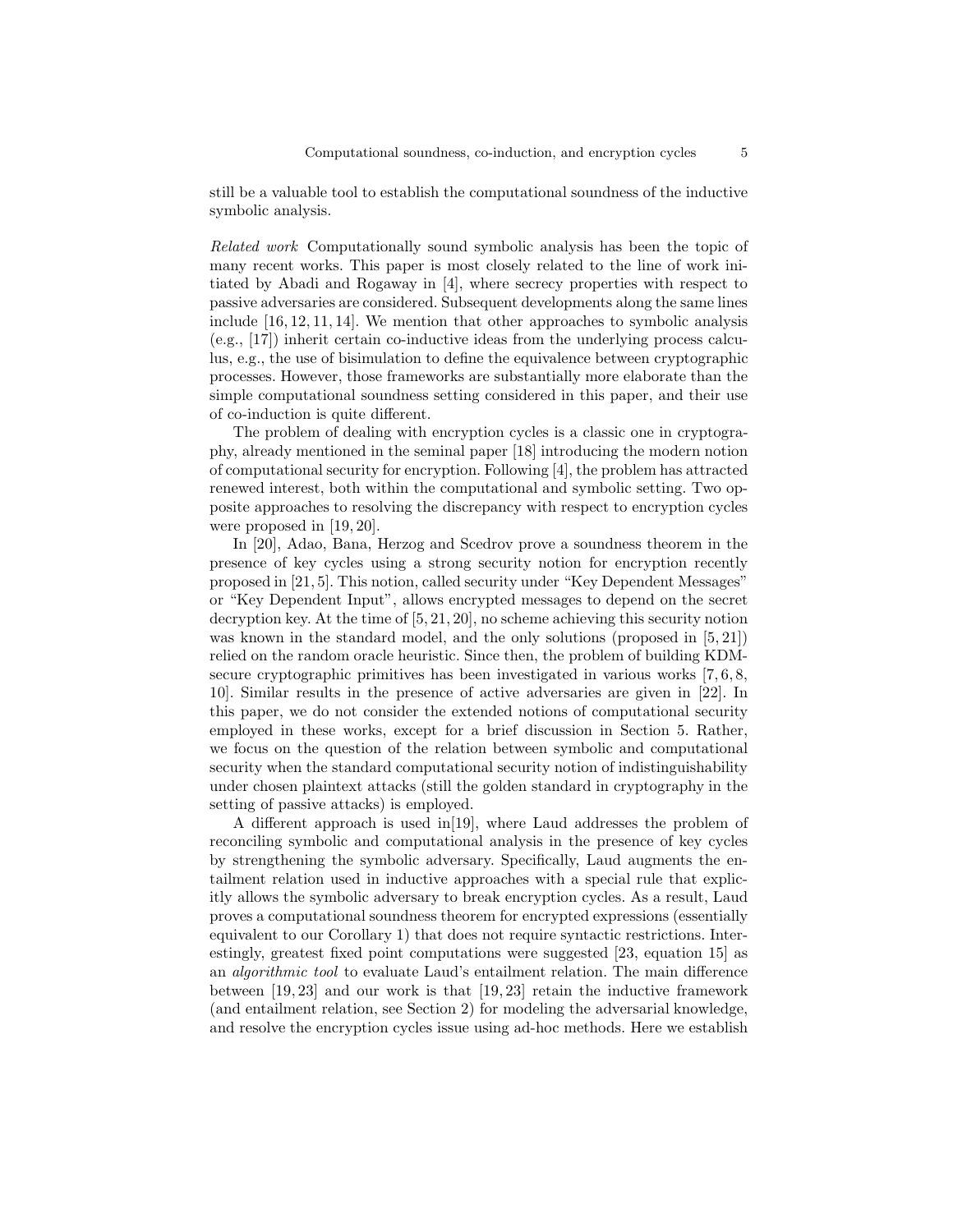a close connection between greatest fixed points and cryptographic expressions at the semantic (computational soundness) level, and present a general approach (based on the use of co-induction) that can be generalized to a larger class of cryptographic expressions, e.g., the expressions with pseudo-random keys [13, 12], secret sharing schemes [14], etc.

Organization The rest of the paper is organized as follows. In Section 2 we present some preliminary definitions on symbolic expressions. (For an overview of the computational cryptography notions used in this paper the reader is referred to the appendix.) In Section 3 we present our main technical results. In Section 4 we illustrate our results on a simple example expression. Section 5 concludes with a discussion of future research directions and open problems.

## 2 Preliminaries

In this section we review the results and standard notation used in previous papers, mostly following the seminal work of Abadi and Rogaway [4]. For an overview of standard computational cryptography definitions and how symbolic expressions are evaluated to probability distributions over bitstrings, the reader is referred to the Appendix. Let  $Exp(Keys, Data)$  be the set of cryptographic expressions built from two (disjoint) sets of key and data symbols Keys,Data, using pairing and encryption operations. Formally,  $Exp(Keys, Data)$  is the set of expressions generated by the grammar

$$
\textbf{Exp} ::= \textbf{Data} | \textbf{Keys} | (\textbf{Exp}, \textbf{Exp}) | \{ \textbf{Exp} \}_{\textbf{Keys}},
$$
 (1)

where  $(e_1, e_2)$  denotes the concatenation of  $e_1$  and  $e_2$ , and  $\{e\}_k$  denotes the encryption of  $e$  under  $k$ . Define also the set of *patterns* 

$$
Pat(Keys, Data) \subset Exp(Keys \cup \{ \circ \}, Data \cup \{ \Box \}), \tag{2}
$$

where  $\circ$  and  $\Box$  are two special symbols (not in **Keys** or **Data**) which denote unknown keys or data respectively.<sup>4</sup> Notice that expressions are just a special case of patterns, while patterns can be regarded (at least syntactically) as expressions over an extended set of keys and data that include the special symbols ◦ and  $\Box$ . This justifies the use (common throughout this paper) of the same symbols  $e, e_1, e_2$  to denote both expressions and patterns. As a notational convention, we do not write the special key symbol  $\circ$  when it occurs as an encryption key. We also assume the paring operation  $(\cdot, \cdot)$  is right associative, and omit unnecessary parenthesis. So, for example, we write  $(e_1, e_2, e_3)$  and  $\{e_1, e_2\}$  instead of  $(e_1, (e_2, e_3))$  and  $\{(e_1, e_2)\}\circ\cdot$ 

<sup>&</sup>lt;sup>4</sup> To be precise, not all expressions in  $Exp(Keys \cup \{ \circ \})$  are valid patterns. Formally, the set of patterns is defined as the image  $p(Exp(Keys, Data), P(Keys))$ of the function **p** given in Figure 2, where  $P(\text{Keys})$  is the power-set of **Keys**. The reader can safely ignore this technical detail, which is important only when mapping patterns to probability distributions over bit-strings.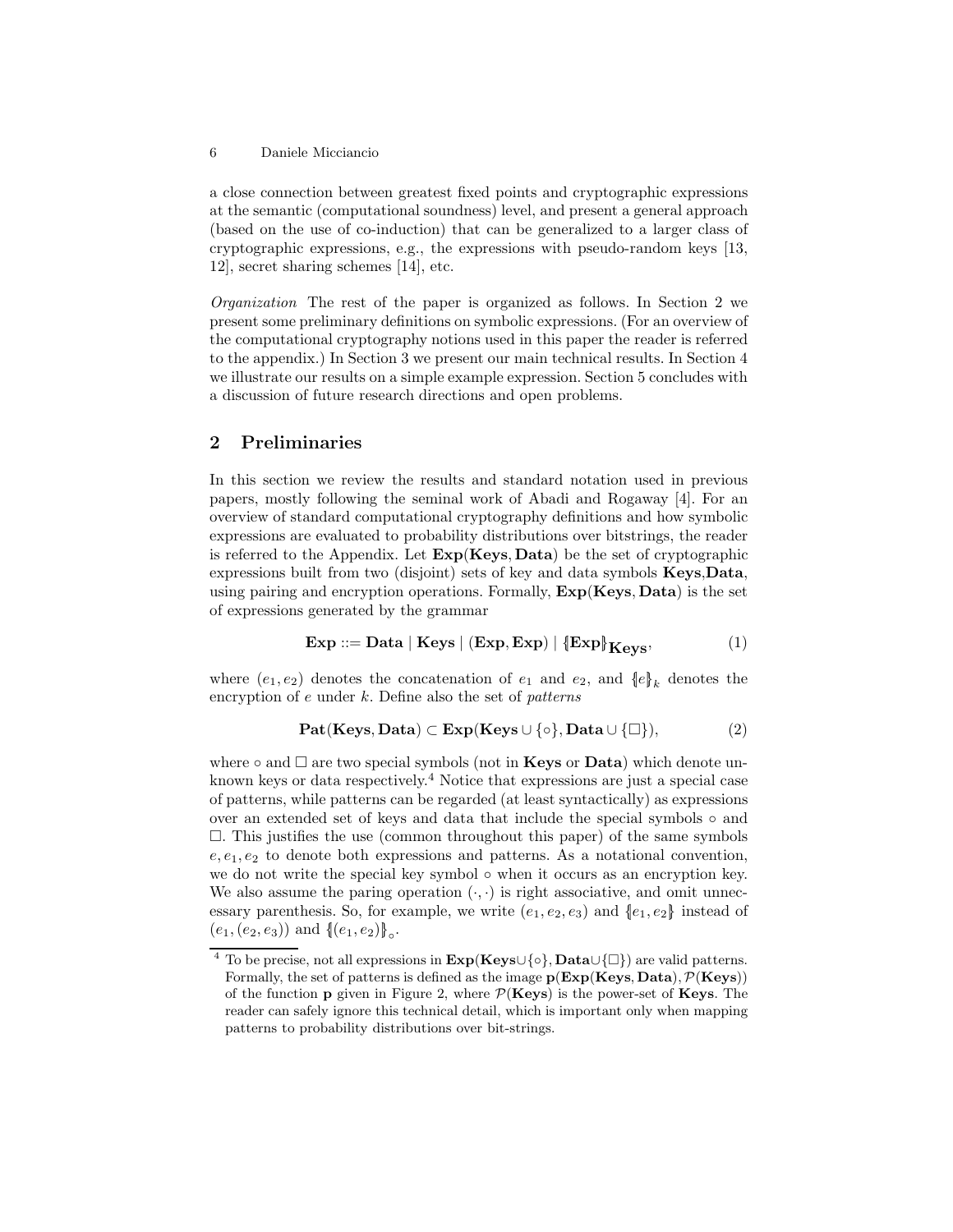The keys and parts of an expression or pattern are defined in the obvious way according to the rules given in Figure 1. Notice that the special symbol  $\circ$ is never included among the keys of a pattern. With this notation, the set of keys  $k \in \mathbf{Keys}$  that occur only as encryption subscripts in an expression (but never as messages) is precisely  $\mathbf{Keys}(e) \setminus \mathbf{Parts}(e)$ . Keys are usually viewed as bound names up to renaming. (E.g., as in the spi calculus [24].) Formally, two expressions or patterns  $e_1, e_2$  are equivalent up to renaming (written  $e_1 \cong e_2$ ), if there exists a bijection  $\mu: \textbf{Keys}(e_1) \to \textbf{Keys}(e_2)$  such that  $\mu(e_1) = e_2$ , where  $\mu$  acts on  $e_1$  as a substitution. Notice that, by definition,  $\mu$  only acts on **Keys** and maps the special symbol  $\circ$  always to  $\circ$ .

| $\mathbf{Keys}(d) = \emptyset$                                                                                |
|---------------------------------------------------------------------------------------------------------------|
| $\mathbf{Keys}(k) = \{k\} \cap \mathbf{Keys}$                                                                 |
| $\mathbf{Keys}(e_1, e_2) = \mathbf{Keys}(e_1) \cup \mathbf{Keys}(e_2)$                                        |
| $\mathbf{K}$ eys $\left(\{e\}_{k}\right) = \left(\{k\}\cap\mathbf{K}$ eys $\right) \cup \mathbf{K}$ eys $(e)$ |
|                                                                                                               |
| $\textbf{Parts}(d) = \{d\}$                                                                                   |
| $\textbf{Parts}(k) = \{k\}$                                                                                   |
| $\text{Parts}(e_1, e_2) = \text{Parts}(e_1) \cup \text{Parts}(e_2)$                                           |
| $\text{Parts}(\{e\}_k) = \{\{e\}_k\} \cup \text{Parts}(e)$                                                    |

Fig. 1. The keys and parts of a pattern.

The symbolic equivalence of cryptographic expressions is defined by means of a pattern function p (mapping expressions to corresponding patterns) and the auxiliary function struct, both defined in Figure 2. Intuitively,  $struct(e)$ represents structural information about  $e$  (e.g., its size) that may be leaked when encrypting e under standard computational encryption schemes, and  $\mathbf{p}(e,T)$ is the pattern observable in e using the keys in  $T$  for decryption. Informally, struct(e) is obtained by replacing all keys and data symbols in e by  $\circ$  and  $\square$ respectively, and  $p(e,T)$  is obtained replacing all subexpressions  $\{e'\}_k$  in e such that  $k \notin T$  by  $\{\text{struct}(e')\}_k$ . For example,

 $\mathbf{p}((\{d_1\}_{k_1}, \{d_2\}_{k_1}, \{d_1, d_2\}_{k_2}), \{k_1\}) = (\{d_1\}_{k_1}, \{d_2\}_{k_1}, \{\Box, \Box\}_{k_2}).$ 

The pattern in this example models the fact that, using the key  $k_1$ , an adversary observing the message  $(\llbracket d_1 \rrbracket_{k_1}, \llbracket d_2 \rrbracket_{k_1}, \llbracket d_1, d_2 \rrbracket_{k_2})$  can detect that the first two ciphertexts are the encryption of  $d_1$  and  $d_2$  under  $k_1$ . The adversary can also determine that the third ciphertext uses a key different from  $k_1$  (e.g., because decryption under  $k_1$  fails), and encodes a message which is about the same size as the concatenation of  $d_1$  and  $d_2$  (e.g., by looking at the length of the ciphertext). However, the adversary cannot extract any other information about the third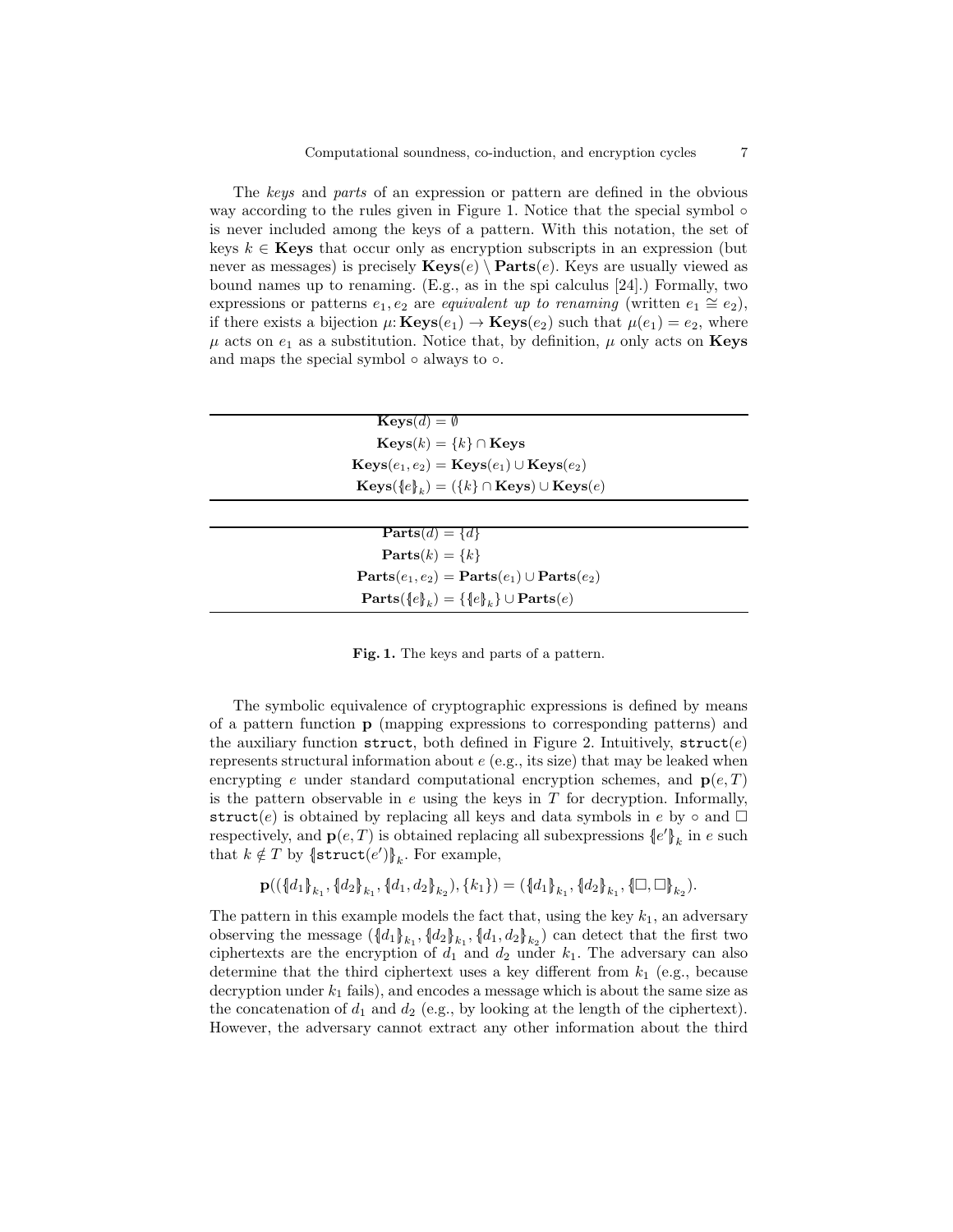$$
\mathbf{p}(d,T) = d
$$

$$
\mathbf{p}(k,T) = k
$$

$$
\mathbf{p}((e_1, e_2), T) = (\mathbf{p}(e_1, T), \mathbf{p}(e_2, T))
$$

$$
\mathbf{p}(\{e\}_k, T) = \begin{cases} {\{\mathbf{p}(e, T)\}_k & \text{if } k \in T \\ {\{\text{struct}(e)\}_k & \text{if } k \notin T \end{cases}}
$$

$$
\begin{aligned} \texttt{struct}(d) &= \Box \\ \texttt{struct}(k) &= \circ \\ \texttt{struct}((e_1, e_2)) &= (\texttt{struct}(e_1), \texttt{struct}(e_2)) \\ \texttt{struct}(\{e\}_k) &= \{\texttt{struct}(e)\} \end{aligned}
$$

Fig. 2. Rules defining the pattern function p:  $Pat(Keys, Data) \times \mathcal{P}(Keys) \rightarrow$ Pat(Keys, Data) and auxiliary function struct:  $Pat(Keys, Data) \rightarrow Pat(\emptyset, \emptyset)$ , where  $k \in \mathbf{Keys} \cup \{ \circ \}, d \in D \cup \{ \Box \}, \text{ and } e, e_1, e_2 \in \mathbf{Pat}(\mathbf{Keys}, \mathbf{Data}).$ 

message. In particular, it cannot detect that the third message is indeed the concatenation of the first two.

Going back to the definition of symbolic equivalence, each expression is mapped to a pattern

$$
pattern(e) = p(e, recoverable(e))
$$
\n(3)

where **recoverable**(e)  $\subseteq$  **Keys** is a set (to be defined) which informally consists of all keys that can be "recovered" by an adversary observing e. Two expressions  $e_1, e_2$  are considered symbolically equivalent if **pattern** $(e_1) \cong$  **pattern** $(e_2)$ , i.e., if they have the same pattern up to key renaming.

In most previous work (starting from the original Dolev-Yao paper [1], and including the seminal contribution of Abadi and Rogaway [4]) the set of recoverable keys is defined as

$$
recoverable(e) = \{k: e \vdash k\}
$$

where the entailment relation  $\vdash$  is the *smallest* binary relation over the set Exp(Keys, Data) such that

- 1.  $e \vdash e$  for all  $e \in \text{Exp}(\text{Keys}, \text{Data}),$
- 2. if  $e \vdash (e_1, e_2)$  then  $e \vdash e_1$  and  $e \vdash e_2$ , and
- 3. if  $e \vdash \{e_1\}_k$  and  $e \vdash k$ , then  $e \vdash e_1$ .

Informally, the entailment relation ⊢ represents the capabilities of a Dolev-Yao adversary, that given  $e$ , tries to learn as much as possible from  $e$ . For example the last rule stipulates that if the adversary can recover both the ciphertext  ${e_1}_k$  and the key k, then she can decrypt and recover the plaintext  $e_1$  too.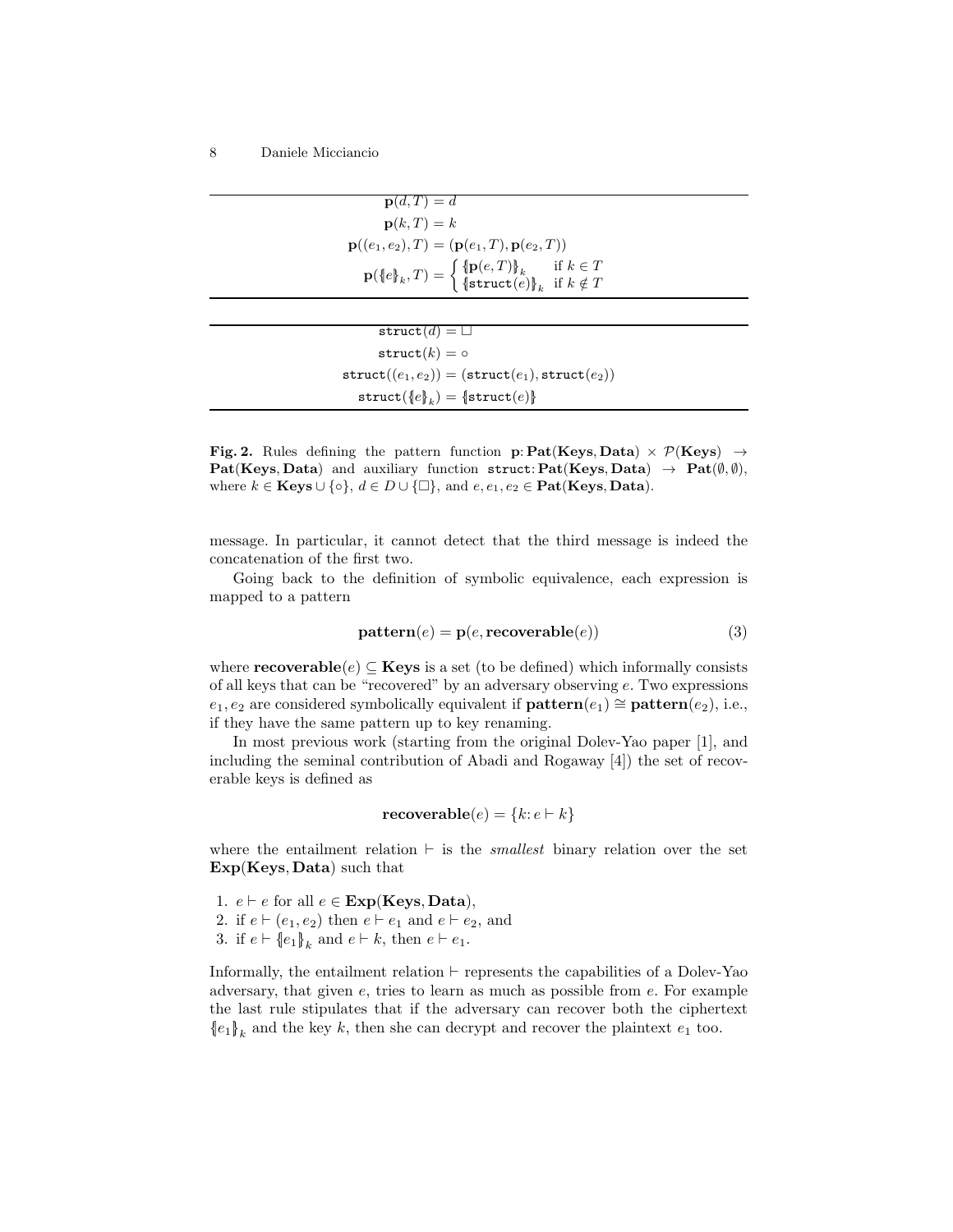We remark that other definitions of recoverable keys have been considered in the literature. Most notably, in an effort to remove the syntactic restriction to acyclic expressions, Laud [19] has proposed an alternative definition of the entailment relation that strengthens the Dolev-Yao adversary by explicitly allowing him to break the encryption cycles. Formally, Laud defines **recoverable**(e) = {k: e ⊢<sub>Ø</sub> k} where the entailment relation  $\vdash_S$  is defined as the smallest relation satisfying the following conditions

- 1.  $e \vdash_S e$ ,
- 2. if  $e \vdash_S (e_1, e_2)$  then  $e \vdash_S e_1$  and  $e \vdash_S e_2$ , 3. if  $e \vdash_S \{e'\}_k$  then  $e \vdash_{S \cup \{k\}} e'$ , 4. if  $e \vdash_{S \cup \{k\}} e'$  and  $e \vdash_S k$  then  $e \vdash_S e'$ ,
- 5. if  $e \vdash_S e'$  and  $S \subseteq S'$  then  $e \vdash_{S'} e'$ ,
- 6. if  $e \vdash_{S \cup \{k\}} k$  then  $e \vdash_S k$ .

Intuitively, the relation  $e \vdash_S e'$  models the fact that expression  $e'$  can be recovered from expression  $e$  using the keys in  $S$  for decryption. So, for example, rule 5 simply states that increasing the number of available decryption keys does not decrease our ability to recover information from e. Rules 1 and 2 are the same as for the entailment relation ⊢ used by Abadi and Rogaway. Rules 3 and 4 together imply the standard decryption rule: if  $e \vdash_S \{e'\}_k$  and  $e \vdash_S k$ , then  $e \vdash_S e'$ . The main novelty in Laud's definition is rule 6, which captures the idea that the adversary can break encryption cycles: if decrypting under k allows to recover  $k$ , then  $k$  is part of an encryption cycle and it can be recovered by the adversary.

### 3 Computationally sound greatest fixed point semantics

In order to compare our results to prior work, it is convenient to give a different, but equivalent definition of the set of recoverable keys. First of all, we extend the pattern computation function p of Abadi and Rogaway [4] to include patterns in its domain. This is done in the obvious way, namely, we let

$$
\mathbf{p} \colon \mathbf{Pat}(\mathbf{Keys}, \mathbf{Data}) \times \mathcal{P}(\mathbf{Keys}) \to \mathbf{Pat}(\mathbf{Keys}, \mathbf{Data})
$$

be the function defined precisely by the same rules already given in Figure 2. Next, we introduce a key recovery function

$$
\mathbf{r} \colon \mathbf{Pat}(\mathbf{Keys}, \mathbf{Data}) \to \mathcal{P}(\mathbf{Keys})
$$

which is, in a sense, a counterpart to the pattern computation function  $\bf{p}$  of [4]. Intuitively, the function  $\bf{r}$  maps the expression or pattern  $e$  to the set of keys recoverable from all parts of e. For the class of patterns used in this paper, the function  $\mathbf r$  can be simply defined as

$$
\mathbf{r}(e) = \{k \in \mathbf{Keys}(e) : k \in \mathbf{Parts}(e)\} = \mathbf{Keys}(e) \cap \mathbf{Parts}(e),\tag{4}
$$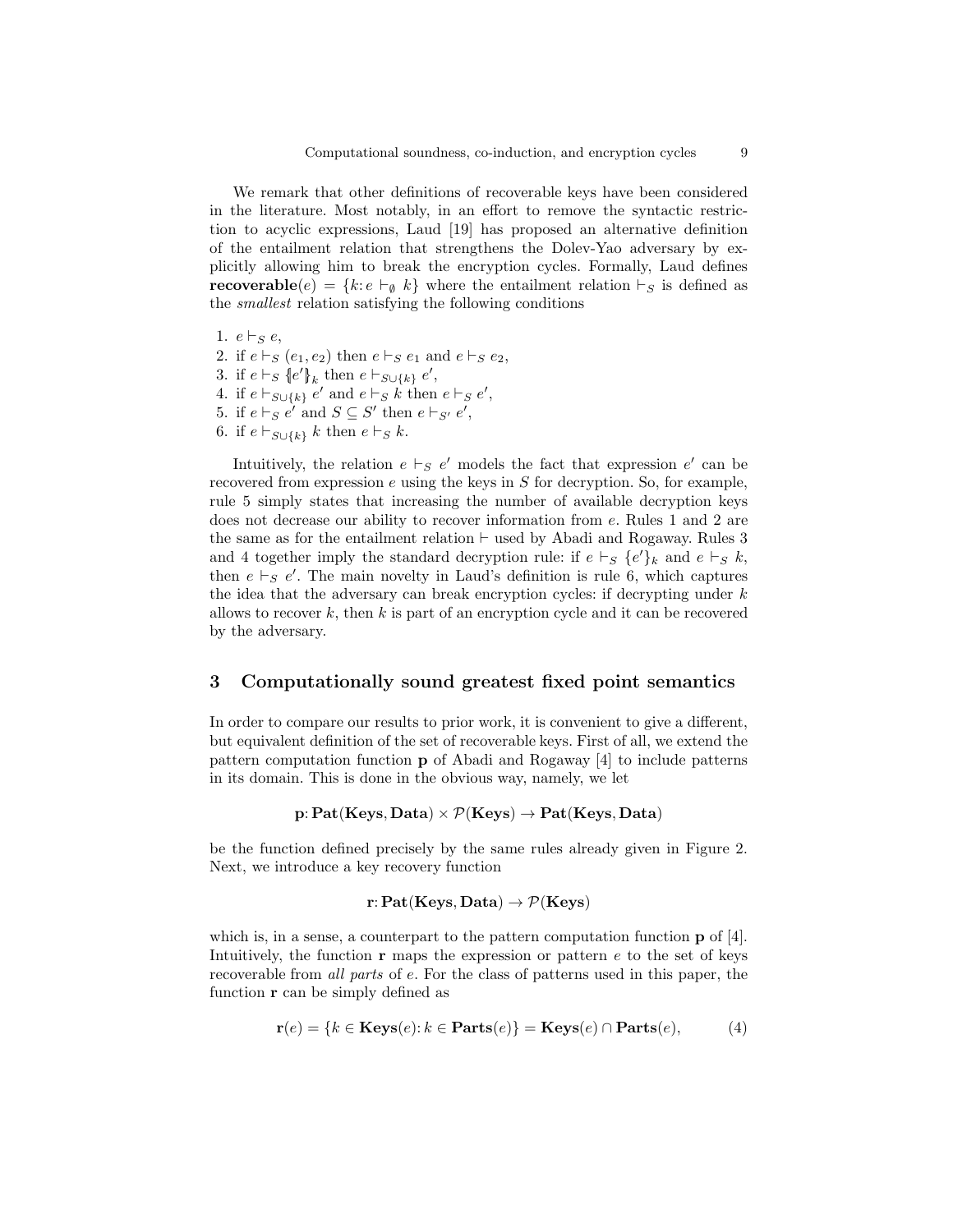i.e.,  $r(e)$  is the set of all keys that appear in e as a message. In other words,  $r(e)$  includes all keys of e, except those that occur exclusively as encryption subscripts.

We observe that the functions  $\bf{p}$  and  $\bf{r}$  satisfy the following fundamental properties:

$$
\mathbf{p}(e, \mathbf{Keys}) = e \tag{5}
$$

$$
\mathbf{p}(\mathbf{p}(e, S), T) = \mathbf{p}(e, S \cap T) \tag{6}
$$

$$
\mathbf{r}(\mathbf{p}(e,T)) \subseteq \mathbf{r}(e) \tag{7}
$$

These are all very natural requirements. Properties (5) and (6) just say that **p** makes keys *act* on the patterns, or, more precisely,  $(\mathcal{P}(\mathbf{Keys}), \cap)$  acts<sup>5</sup> as a monoid on the set  $Pat(Keys, Data)$ . The third property (7) states that the action  $p(\cdot, T)$  does not increase the amount of information recoverable from (the parts of) a pattern. When **p** and **r** satisfy properties 5-7, we say that "**p** is an r-projection". We will see later that these are the only properties needed to instantiate our general framework, but for now the reader may want to focus on the specific functions  $\bf{p}$  and  $\bf{r}$  defined in Figure 2 and (4).

The functions **p**, **r** are used to associate to each  $e \in \text{Exp}(\text{Keys}, \text{Data})$  a corresponding key recovery operator

$$
\mathcal{F}_e \colon T \mapsto \mathbf{r}(\mathbf{p}(e,T))\tag{8}
$$

that maps any  $T \subseteq \mathbf{Keys}$  to the set of keys recoverable from all the parts of the observable pattern  $p(e, T)$ . The function  $\mathcal{F}_e$  models the process of using a set of keys  $T$  to break an expression  $e$  into parts, and then using all such parts to recover as many keys as possible. In Theorem 1 we will show that for any expression  $e$ , the key recovery operator  $(8)$  is a monotone function. In particular,  $\mathcal{F}_e$  admits both a least and a greatest fixed point

$$
\mathrm{fix}(\mathcal{F}_e) = \bigcup_n \mathcal{F}^n(\emptyset) \qquad \mathrm{FIX}(\mathcal{F}_e) = \bigcap_n \mathcal{F}^n(\mathbf{Keys}).
$$

It is a well known fact that the set of keys  $\{k: e \vdash k\}$  recoverable by a Dolev-Yao adversary is precisely the least fixed point of  $\mathcal{F}_e$ . So, the Abadi-Rogaway definition of the pattern of an expression can be reformulated as  $pattern(e)$  $\mathbf{p}(e, \text{fix}(\mathcal{F}_e)).$ 

Our general framework is very similar to the one of Abadi and Rogaway, and we adopt most definitions given so far. The only difference is that, instead of defining recoverable keys as the least fixed point of  $\mathcal{F}_e$ , we take the greatest fixed point and let

$$
Pattern(e) = p(e, FIX(\mathcal{F}_e)).
$$
\n(9)

As usual, two expressions are symbolically equivalent if they have the same pattern (9) up to key renaming. We refer the reader to Section 4 for an example of use of the greatest fixed point patterns.

<sup>&</sup>lt;sup>5</sup> Recall that an action of a monoid  $(G, \cdot)$  on a set A is a binary operation  $\times$  mapping  $A \times G$  to A such that  $(a \times g_1) \times g_2 = a \times (g_1 \cdot g_2)$  and  $a \times 1_G = a$ .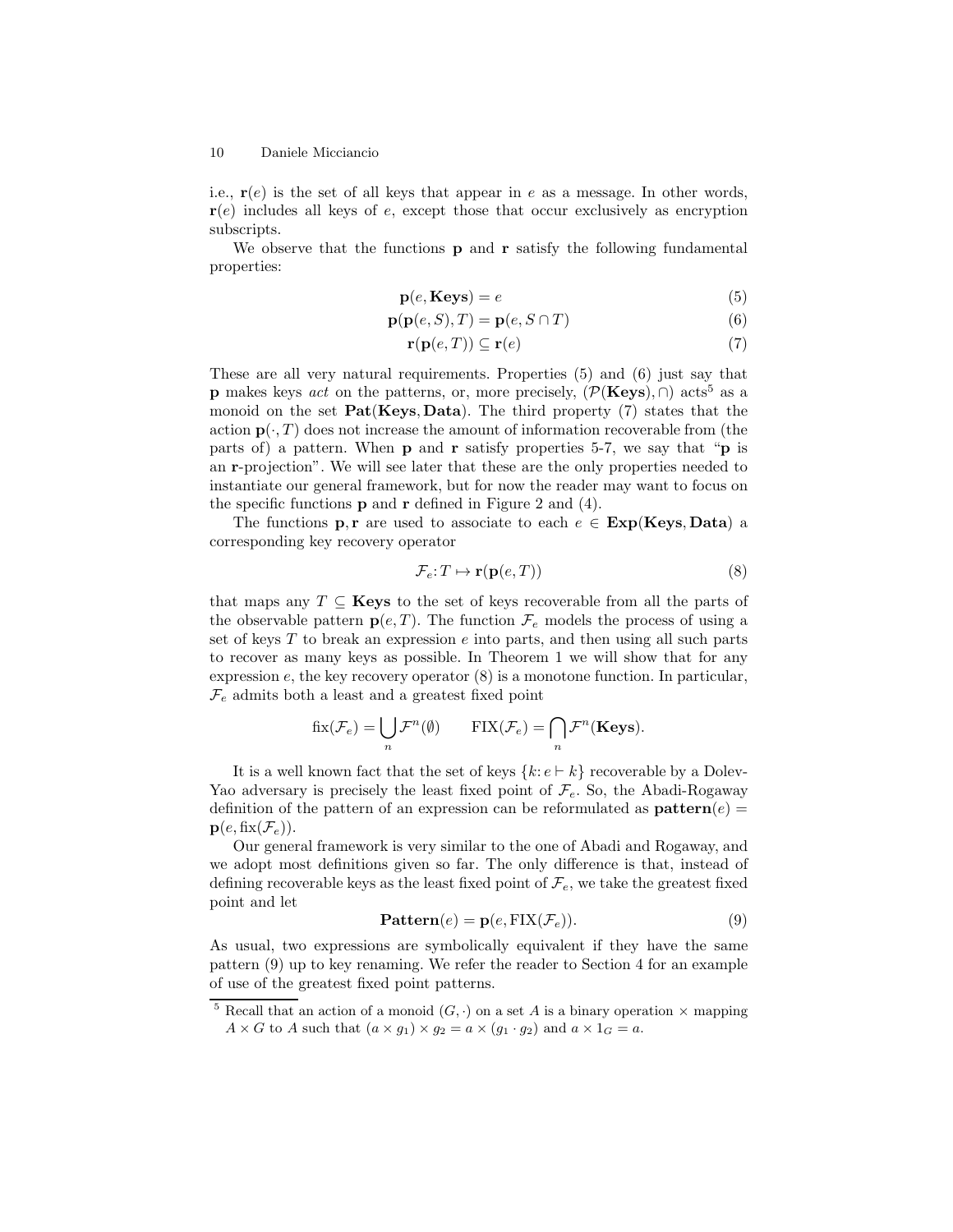In this section we prove that our new greatest fixed point symbolic semantics is computationally sound, i.e., for any two expressions  $e_1, e_2$ , if  $\textbf{Pattern}(e_1) \cong$ **Pattern**(e<sub>2</sub>), then the probability distributions  $\llbracket e_1 \rrbracket$  and  $\llbracket e_2 \rrbracket$  are computationally indistinguishable. We do so in a very general way, applicable to a wider class of cryptographic expressions than considered in this paper and in [4], as demonstrated in follow-up work [15]. Theorem 1 below states that, as long as properties (5-7) are satisfied, in order to establish the computational soundness of the greatest fixed point symbolic semantics (9) it is enough to test the following simpler condition: for any pattern e, the probability distributions  $\llbracket e \rrbracket$ , and  $\llbracket \mathbf{p}(e, \mathbf{r}(e)) \rrbracket$ are computationally indistinguishable. Informally, this condition states that the keys  $\mathbf{r}(e)$  recoverable from all parts of a pattern do not increase our knowledge about the pattern. This is a non-trivial assumption, as it depends on the security of the encryption scheme, but still it is a much easier-to-check condition than the conclusion of the soundness theorem. In particular, the indistinguishability of  $\llbracket \mathbf{p}(e, \mathbf{r}(e)) \rrbracket$  and  $\llbracket e \rrbracket$  can be usually proved in a fairly direct way, starting from the definition of secure encryption scheme, without the need to go through a complex hybrid argument.

Theorem 1. Let Keys and Data be two (disjoint) sets of key and constant symbols, and let  $p$  and  $r$  be functions such that  $p$  is an  $r$ -projection. Then, for any expression  $e \in \text{Exp}(\text{Keys}, \text{Data})$ , the key recovery operator  $\mathcal{F}_e(T) = \textbf{r}(\textbf{p}(e, T))$ is a monotone function, and the greatest fixed point semantics  $\textbf{Pattern}(e) =$  $p(e, FIX(\mathcal{F}_{e}))$  is well defined. Moreover, if, for any  $e \in \textbf{Pat}(\mathbf{Kevs}, \mathbf{Data})$ , the distributions  $\llbracket e \rrbracket$  and  $\llbracket \mathbf{p}(e, \mathbf{r}(e)) \rrbracket$  are computationally indistinguishable, the distribution  $\llbracket e \rrbracket$  is computationally indistinguishable from **Pattern** $(e)$ . In particular, for any two expressions  $e_1, e_2 \in \text{Exp}(\text{Keys}, \text{Data}), \text{ if } \text{Pattern}(e_1) \cong$ **Pattern**(e<sub>2</sub>), then the distributions  $\llbracket e_1 \rrbracket$  and  $\llbracket e_2 \rrbracket$  are computationally indistinguishable.

Proof. First of all, we show that the key recovery operator is monotone. Let  $S \subseteq T \subseteq \textbf{Keys}$  be two sets of keys. From the definition of  $\mathcal{F}_e$  and properties  $(6-7)$ , we obtain

$$
\mathcal{F}_e(S) = \mathbf{r}(\mathbf{p}(e, S))
$$
  
=  $\mathbf{r}(\mathbf{p}(e, T \cap S))$   
=  $\mathbf{r}(\mathbf{p}(\mathbf{p}(e, T), S))$   
 $\subseteq \mathbf{r}(\mathbf{p}(e, T)) = \mathcal{F}_e(T).$ 

So,  $\mathcal{F}_e$  is a monotone operator and it admits a greatest fixed point  $\text{FIX}(\mathcal{F}_e)$  =  $\bigcap_i \mathcal{F}^i(\mathbf{Keys}).$ 

Now consider an expression e and the corresponding pattern **pattern** $(e)$  =  $p(e, FIX(\mathcal{F}_e))$ , and assume without loss of generality that  $\mathbf{Keys} = \mathbf{Keys}(e)$ , so that  $n = |{\textbf{Keys}}|$  is polynomially bounded in the size of e. Since  $\mathcal{F}_e$  is a monotone function, we have  $\text{FIX}(\mathcal{F}_e) = \mathcal{F}_e^n(\mathbf{Keys})$ , where  $n = |\mathbf{Keys}|$  is the length of the longest chain in  $\mathcal{P}(\mathbf{Keys})$ . We will show that for every i,  $[\![\mathbf{p}(e, \mathcal{F}^{i+1}_e(\mathbf{Keys}))]\!]$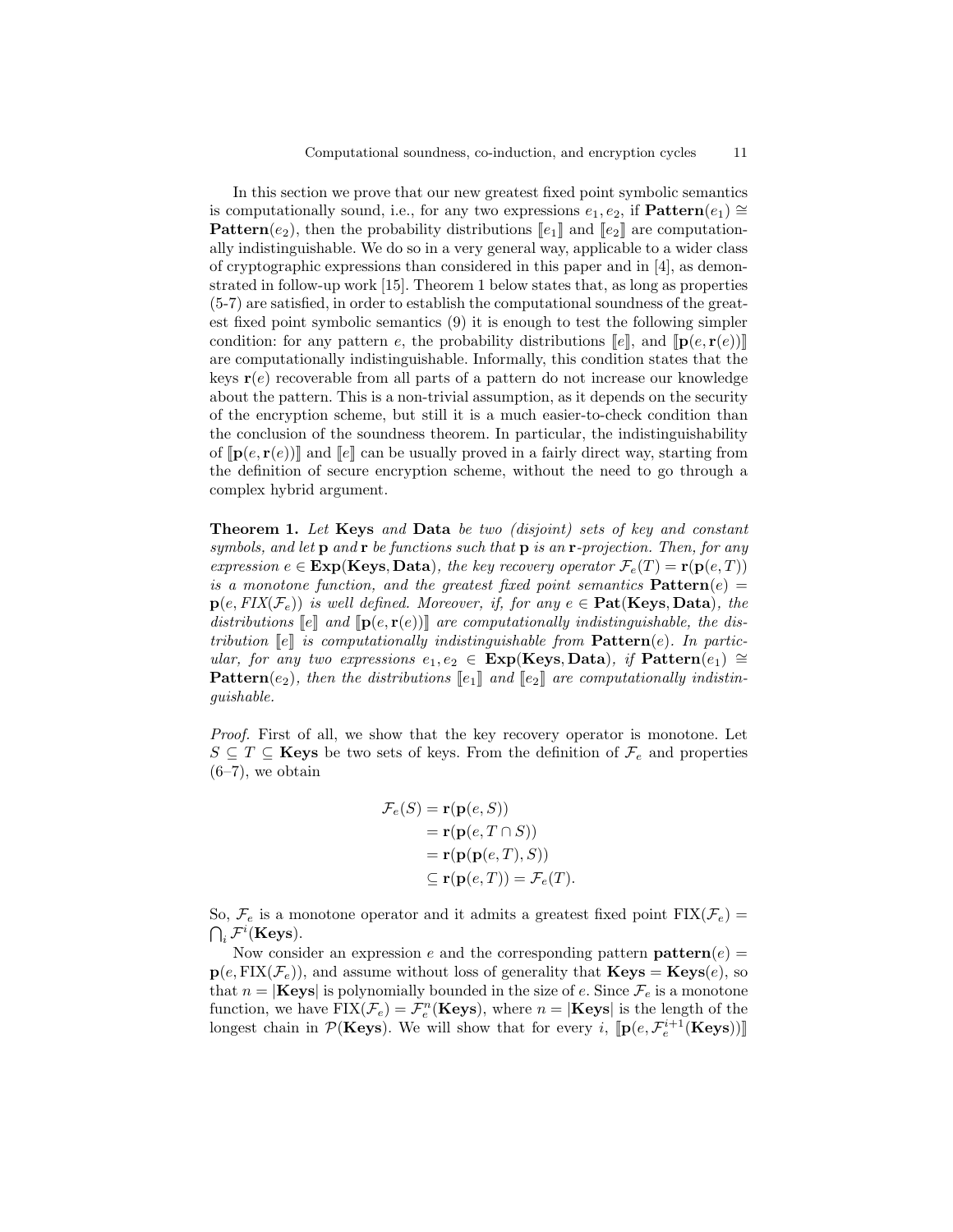is computationally indistinguishable from  $[\mathbf{p}(e, \mathcal{F}_e^i(\mathbf{Keys}))]$ . It follows, by transitivity, that  $[\![\mathbf{p}(e, \text{FIX}(\mathcal{F}_e))] \!] = [\![\mathbf{p}(e, \mathcal{F}_e^n(\mathbf{Keys})) \!] \!]$  is computationally indistinguishable from  $[\![e]\!] = [\![\mathbf{p}(e, \mathbf{Keys})]\!] = [\![\mathbf{p}(e, \mathcal{F}_e^0(\mathbf{Keys}))]\!]$ . More specifically, any probabilistic polynomial time algorithm distinguishing  $\llbracket e \rrbracket$  from  $\llbracket \mathbf{pattern}(e) \rrbracket$ with advantage  $\delta$  can be turned into a probabilistic polynomial time algorithm that distinguishes  $[\![\mathbf{p}(e,\mathcal{F}^{i+1}_e(\mathbf{Keys}))]\!]$  from  $[\![\mathbf{p}(e,\mathcal{F}^i_e(\mathbf{Keys}))]\!]$  for some i with advantage  $\delta/n$ .

Fix the value of the index i, and let  $T = \mathcal{F}_e^i(\mathbf{Keys})$  and  $e' = \mathbf{p}(e, T)$ . Clearly,  $\mathcal{F}_e$ (Keys)  $\subseteq$  Keys because Keys is the set of all keys in e, and from the monotonicity of  $\mathcal{F}_e$  we get that  $\mathcal{F}_e^{i+1}$  (Keys)  $\subseteq \mathcal{F}_e^{i}$  (Keys) for all  $i \geq 0$ . In particular,  $\mathcal{F}_e(T) \subseteq T$ . We want to prove that  $[\![\mathbf{p}(e, \mathcal{F}_e(T))] \!]$  is indistinguishable from  $\llbracket \mathbf{p}(e,T) \rrbracket$ . Notice that, using the definition of  $\mathcal{F}_e(T) = \mathbf{r}(\mathbf{p}(e,T))$ , we get

$$
\mathbf{p}(e', \mathbf{r}(e')) = \mathbf{p}(\mathbf{p}(e, T), \mathcal{F}_e(T))
$$
  
= 
$$
\mathbf{p}(e, T \cap \mathcal{F}_e(T))
$$
  
= 
$$
\mathbf{p}(e, \mathcal{F}_e(T)).
$$

Remember that by hypothesis,  $[\![\mathbf{p}(e', \mathbf{r}(e'))\!]$  is computationally indistinguishable from  $\llbracket e' \rrbracket$ . Therefore,  $\llbracket \mathbf{p}(e, \mathcal{F}_e(T)) \rrbracket = \llbracket \mathbf{p}(e', \mathbf{r}(e')) \rrbracket$  is indistinguishable from  $\llbracket e' \rrbracket = \llbracket \mathbf{p}(e,T) \rrbracket$  as claimed.

We remark that in Theorem 1 we have assumed that  $e$  is an expression for simplicity only. The same result (and proof) holds true also when  $e \in$ Pat(Keys, Data) is an arbitrary pattern. In the following corollary we apply Theorem 1 to the functions **p** and **r** defined in Figure 2 and (4).

**Corollary 1.** If  $\mathcal{E}$  is a (length regular) semantically secure encryption scheme, then for any two expressions  $e_1, e_2 \in \text{Exp}(\text{Keys}, \text{Data})$  such that  $\text{Pattern}(e_1) \cong$ **Pattern**(e<sub>2</sub>), the distributions  $\llbracket e_1 \rrbracket$  and  $\llbracket e_2 \rrbracket$  are computationally indistinguishable.

*Proof.* We already observed that  $p$  and  $r$  satisfy properties  $(5-7)$ . In order to apply Theorem 1 and conclude that  $\llbracket e_1 \rrbracket$  is indistinguishable from  $\llbracket e_2 \rrbracket$ , we only need to prove that for any pattern e, the distributions  $\llbracket \mathbf{p}(e, \mathbf{r}(e)) \rrbracket$  and  $\llbracket e \rrbracket$  and computationally indistinguishable. To this end, assume for contradiction that there exists an efficient algorithm  $\mathcal D$  that distinguishes distribution  $\llbracket e \rrbracket$  from  $\llbracket \mathbf{p}(e, \mathbf{r}(e)) \rrbracket$ with non-negligible probability. (See Definition 2 in Appendix.) We use  $\mathcal D$  to construct an efficient adversary that breaks the indistinguishability of the encryption scheme E used to evaluate the patterns. Let  $T = \text{Keys}(e) \setminus \text{Parts}(e)$ be the set of all encryption keys in e that do not also appear in e as a message. We define an adversary A that is given access to |T| encryption oracles  $\mathcal{E}_b^t(\cdot, \cdot)$ (indexed by  $t \in T$ ). The adversary A chooses keys  $\sigma(k)$  independently at random for all  $k \in \mathbf{Keys}(e) \setminus T = \mathbf{r}(e)$ . It then evaluates the expression e according to the usual evaluation rules, except for subexpressions of the form  $\{e'\}_k$  where  $k \in T$ . These are evaluated using oracle  $\mathcal{E}_{b}^{k}$ . When A is done evaluating e, it submits the resulting string to the distinguisher  $\mathcal{D}$ . Notice that when  $b = 1$ , the adversary  $A$  produces a query which is distributed identically to  $\llbracket e \rrbracket$ , while when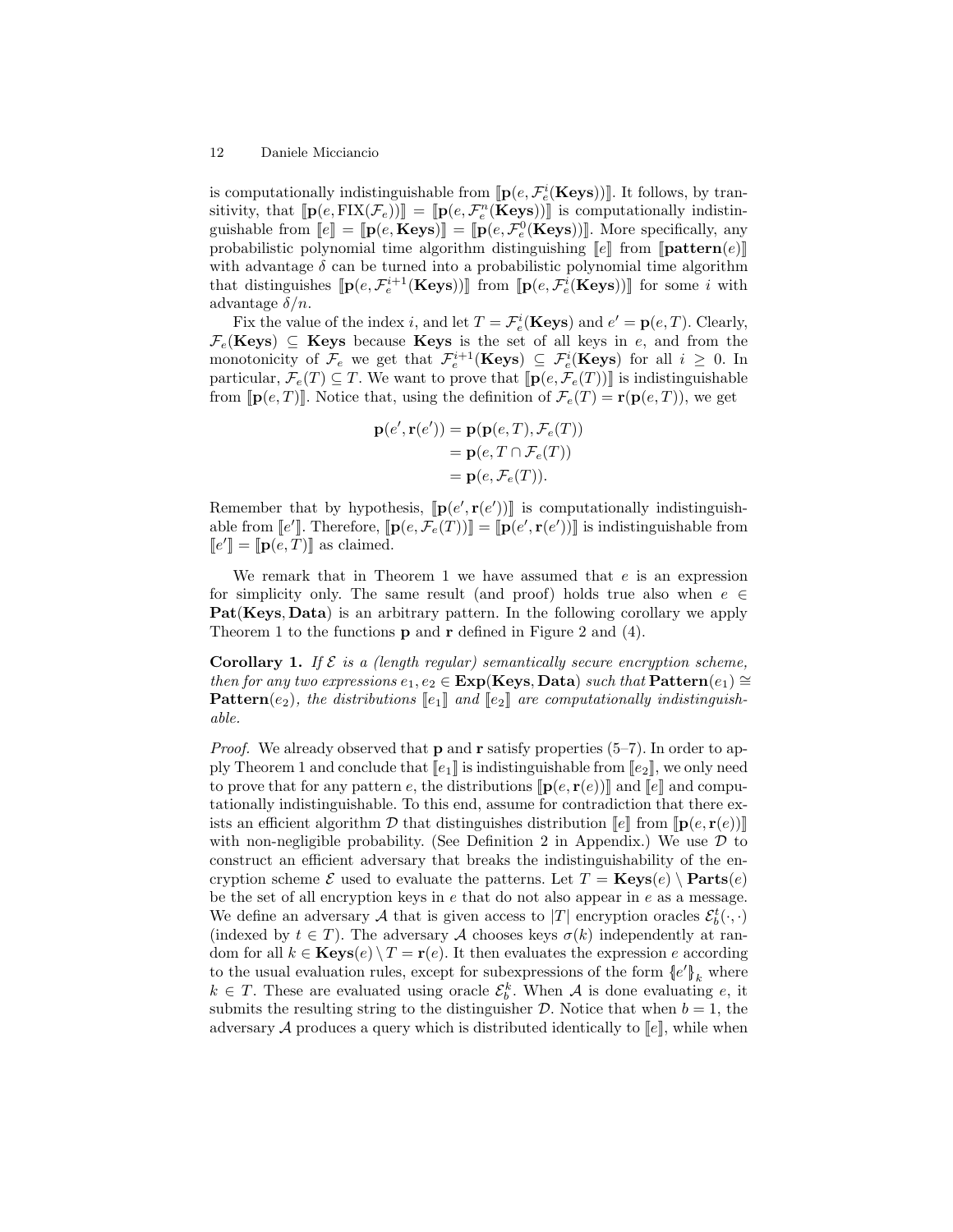$b = 0$  the distribution is  $\llbracket \mathbf{p}(e, \mathbf{r}(e)) \rrbracket$ . So, A will have the same advantage in breaking the encryption scheme as  $\mathcal D$  has in distinguishing  $\llbracket e \rrbracket$  from  $\llbracket \mathbf{p}(e, \mathbf{r}(e)) \rrbracket$ .

Corollary 1 is very similar in spirit to the soundness result proved by Abadi and Rogaway in [4]. However, our proof of Corollary 1 is much simpler than the original argument given by Abadi and Rogaway, which requires the expressions  $e_1, e_2$  to be acyclic. The main difference is our use of greatest fixed points in the definition of adversarial knowledge, while [4] uses the traditional least fixed point definition. At first sight, the two results may seem incomparable, since they use different definitions of patterns. The following theorem bridges the gap between the two (inductive and co-inductive) definitions of pattern, showing that acyclic expressions have a unique fixed point. So, under the acyclicity hypothesis of [4] (common to most other work on computationally sound symbolic cryptography) the traditional least fixed point semantics and the new greatest fixed point semantics are identical.

**Theorem 2.** If  $e \in \text{Exp}(\text{Keys}, \text{Data})$  is an acyclic expression, then  $\text{fix}(\mathcal{F}_e)$  =  $FIX(\mathcal{F}_e)$ .

*Proof.* Assume fix $(\mathcal{F}_e) \neq \text{FIX}(\mathcal{F}_e)$ . We prove that e contains an encryption cycle. Since  $fix(\mathcal{F}_e) \subset \text{FIX}(\mathcal{F}_e)$ , the set  $T = \text{FIX}(\mathcal{F}_e) \setminus fix(\mathcal{F}_e)$  is not empty. Notice that all  $k \in T$  necessarily belong to  $\mathbf{r}(e)$  because by monotonicity

$$
T \subseteq \text{FIN}(\mathcal{F}_e) = \mathcal{F}_e(\text{FIN}(\mathcal{F}_e)) \subseteq \mathcal{F}_e(\text{Keys}(e)) = \mathbf{r}(\mathbf{p}(e, \text{Keys}(e)) = \mathbf{r}(e). \quad (10)
$$

However, all occurrences of  $k \in T$  in e must be under the scope of an encryption operator  $\{\ldots k \ldots\}_{k'}$  with  $k' \notin \text{fix}(\mathcal{F}_e)$ , because  $k \notin \text{fix}(\mathcal{F}_e)$ . Again, from (10), we get that at least some occurrence of  $k$  in  $e$  must not be encrypted under keys outside of  $\text{FIN}(\mathcal{F}_e)$ . It follows, that k must be encrypted under some key  $k \in \text{FIX}(\mathcal{F}_e) \backslash \text{fix}(\mathcal{F}_e) = T$ . Consider now the "encrypt" relation, restricted to the keys in T: for any  $k_1, k_2 \in T$ ,  $k_1$  encrypts  $k_2$  (in e) if e contains a subexpression  ${e' \}_k$  such that  $k_2 \in \text{Parts}(e')$ . We just proved that all keys in T are encrypted in e under some key in  $T$ , i.e., all nodes  $T$  in the graph of the "encrypt" relation, have in-degree at least one. Since  $T$  is a non-empty finite set, it must necessarily contain a cycle.

## 4 Example

In this section we illustrate our greatest fixed point symbolic framework on a simple example expression. Let

$$
e = (\{k_1, \{\{k_4\}}_{k_3}\}_{k_4})_{k_2}, \{k_2\}_{k_1}).
$$

The set of recoverable keys associated to this expression is defined as the greatest fixed point of the key recovery operator  $\mathcal{F}_e$ . This fixed point is computed as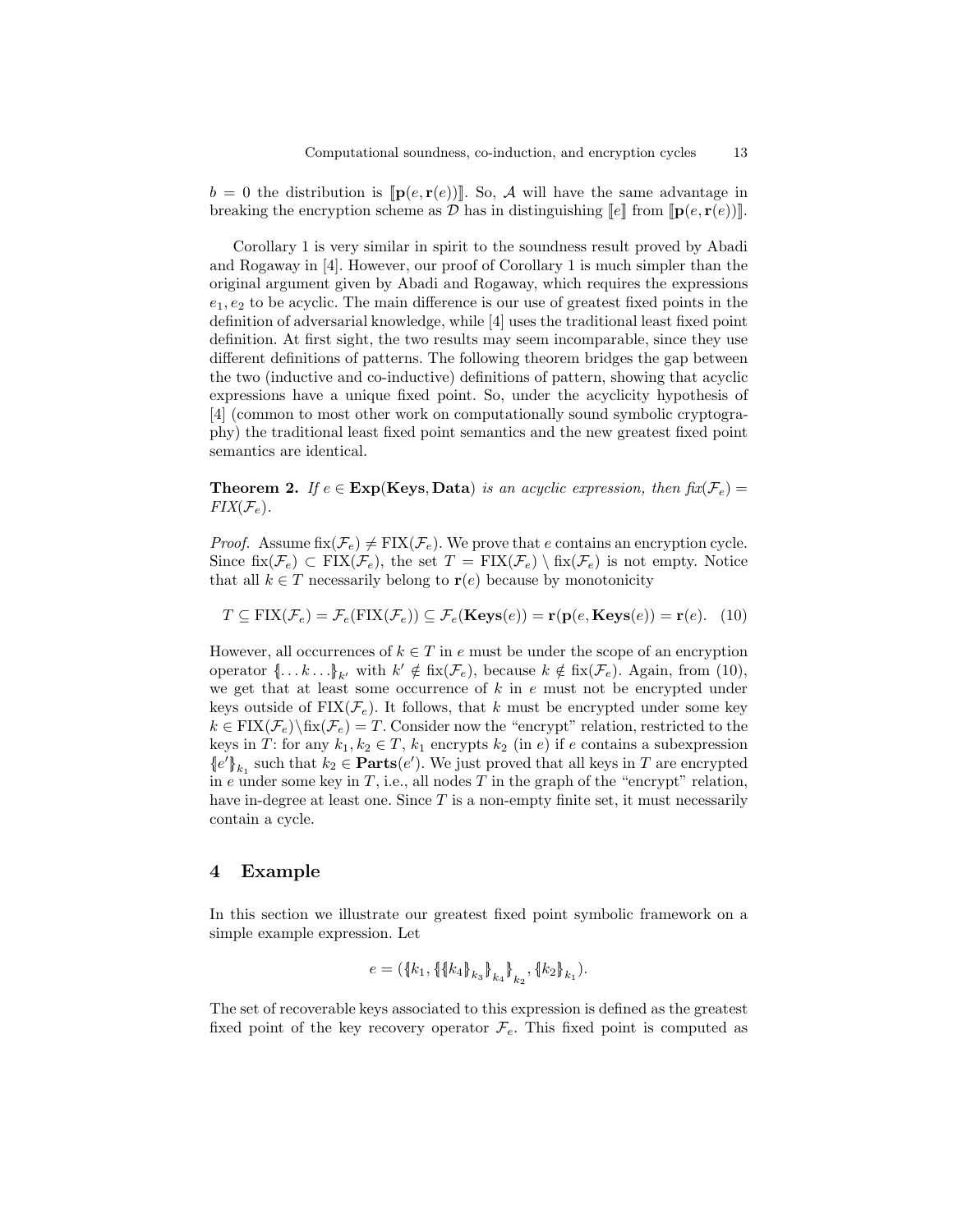follows. Start from the set  $K_0 = \{k_1, k_2, k_3, k_4\}$  of all keys in the expression, and apply  $\mathcal{F}_e$  to it to obtain the set

$$
K_1 = \mathcal{F}_e(K_0)
$$
  
=  $\mathbf{r}(\mathbf{p}(e, K_0))$   
=  $\mathbf{r}(\{(k_1, \{\{k_4\}_{k_3}\}_{k_4})\}_{k_2}, \{k_2\}_{k_1})$   
=  $\{k_1, k_2, k_4\}.$ 

As we apply  $\mathcal{F}_e$  to  $K_1$  we obtain

$$
K_2 = \mathcal{F}_e(K_1)
$$
  
=  $\mathbf{r}(\mathbf{p}(e, K_1))$   
=  $\mathbf{r}(\{(k_1, \{\{\mathbf{0}\}_{k_3}\}_{k_4})\}_{k_2}, \{k_2\}_{k_1})$   
=  $\{k_1, k_2\}.$ 

If we apply  $\mathcal{F}_e$  once more we obtain

$$
K_3 = \mathcal{F}_e(K_2)
$$
  
=  $\mathbf{r}(\mathbf{p}(e, K_2))$   
=  $\mathbf{r}(\{(k_1, \{\{\circ\}\}_{k_4})\}_{k_2}, \{k_2\}_{k_1})$   
=  $\{k_1, k_2\}.$ 

Notice that we obtained a decreasing sequence of sets

$$
\mathcal{F}_e^0(\text{Keys}) = \{k_1, k_2, k_3, k_4\}
$$
  
\n
$$
\supset \mathcal{F}_e^1(\text{Keys})
$$
  
\n
$$
= \{k_1, k_2, k_4\}
$$
  
\n
$$
\supset \mathcal{F}_e^2(\text{Keys}) = \{k_1, k_2\}
$$
  
\n
$$
= \mathcal{F}_e^3(\text{Keys})
$$

and  $\mathcal{F}_e^i(\mathbf{Keys}) = \{k_1, k_2\}$  for all  $i \geq 2$ . This is the greatest fixed point of the operator  $\mathcal{F}_e,$  so the symbolic semantics of expression  $e$  is

$$
Pattern(e) = p(e, \{k_1, k_2\}) = \{(k_1, \{\{\circ\}\}_{k_4})\}_{k_2}, \{k_2\}_{k_1}).
$$

This pattern tells us that the keys  $k_1$  and  $k_2$  are not guaranteed to be hidden from an adversary when a computational encryption scheme (satisfying the standard notion of indistinguishability against chosen plaintext attack) is used. On the other hand, the adversary cannot recover they keys  $k_3$  and  $k_4$ , even if  $k_4$ is part of an encryption cycle.

# 5 Discussion and open problems

We presented a general framework for the computationally sound symbolic analysis of cryptographic expressions, as those used to model messages in security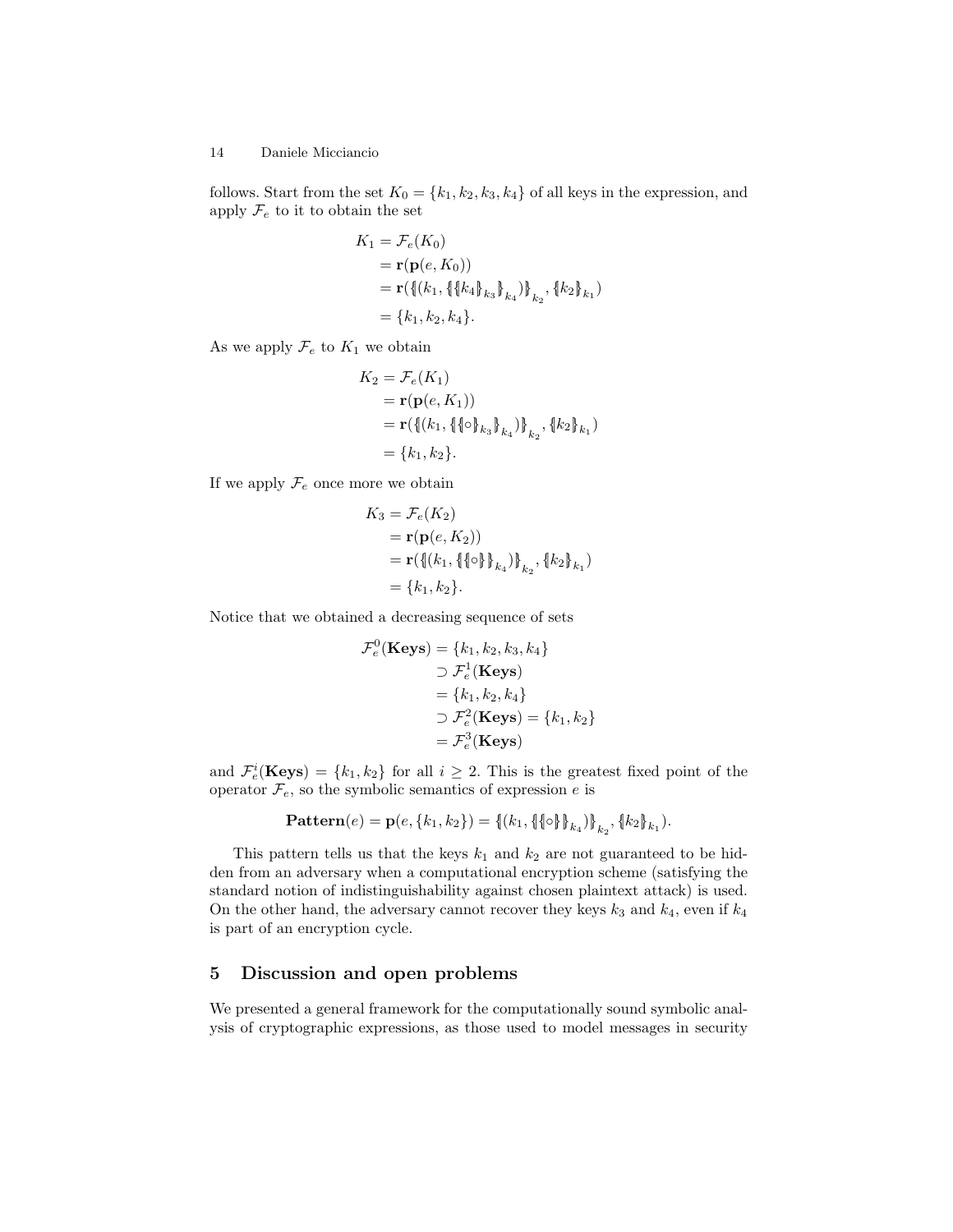protocols. The framework is essentially the same as the standard one proposed by Abadi and Rogaway [4], with the only difference that the adversarial knowledge is defined by co-induction (using greatest fixed points), rather than induction (using least fixed points). This simple change brings the computational and symbolic definitions much closer to each other.

We believe that our observations improve our understanding of the relation between symbolic and computational cryptography, and open up several new interesting research directions. In retrospect, the fact that co-inductive methods (in the symbolic setting) result in a closer connection to computational security should not come too much as a surprise, since the methods of computational cryptography (e.g., the notion of computational indistinguishability, a form of observational equivalence) have a very strong co-inductive flavor. Acyclicity and similar syntactic restrictions are not a peculiarity of [4]: most work on computationally sound symbolic security analysis (with just a few rare exceptions like [19]) seem to require restrictions of this sort. Our results suggest the use of co-induction in the symbolic modeling of adversarial knowledge as a general method to prove closer connections between symbolic and computational security in other settings. There is a need for more work in the area of co-inductive symbolic security analysis, and such work is likely to provide a better bridge between symbolic and computational cryptography than traditional methods based on induction.

It is natural to ask how co-induction relates to recent constructions of circularly secure encryption [8, 25], i.e., computational encryption schemes that remain secure even in the presence of encryption cycles. We remark that [8, 25] achieve circular security by building encryption schemes satisfying very strong homomorphic properties that allow, for example, to build the encryption of  $k$ under  $k$  (i.e., an encryption cycle of length 1) given the encryption of 0 under  $k$ , and similarly for longer cycles. We conjecture that if the Dolev-Yao deduction rules are properly modified to model encryption schemes with special homomorphic properties (as those used in [8, 25]), then the resulting key recovery operator  $\mathcal{F}_e$  associated to any expression (with or without encryption cycles) would always have a unique fixed point. We leave a full investigation of computational soundness of encryption schemes with special properties to future work.

The generality of our approach (at least in the setting of secrecy properties in the presence of passive adversaries) has recently been demonstrated in [15], where Theorem 1 is used to establish the computational soundness of symbolic expressions with pseudorandom keys, as those employed in multicast key distribution protocols [11–13]. As in this paper, the result of [15] does not require the expressions to be acyclic or satisfy any syntactic restriction. We expect similar results can also be obtained for cryptographic expressions that make use of secret sharing schemes (as those employed in [14] in the analysis of cryptographically controlled access to XML documents), and most other cryptographic primitives achieving secrecy goals.

The main open problem at this point is to extend our co-inductive framework to prove computational soundness results in the presence of active adversaries,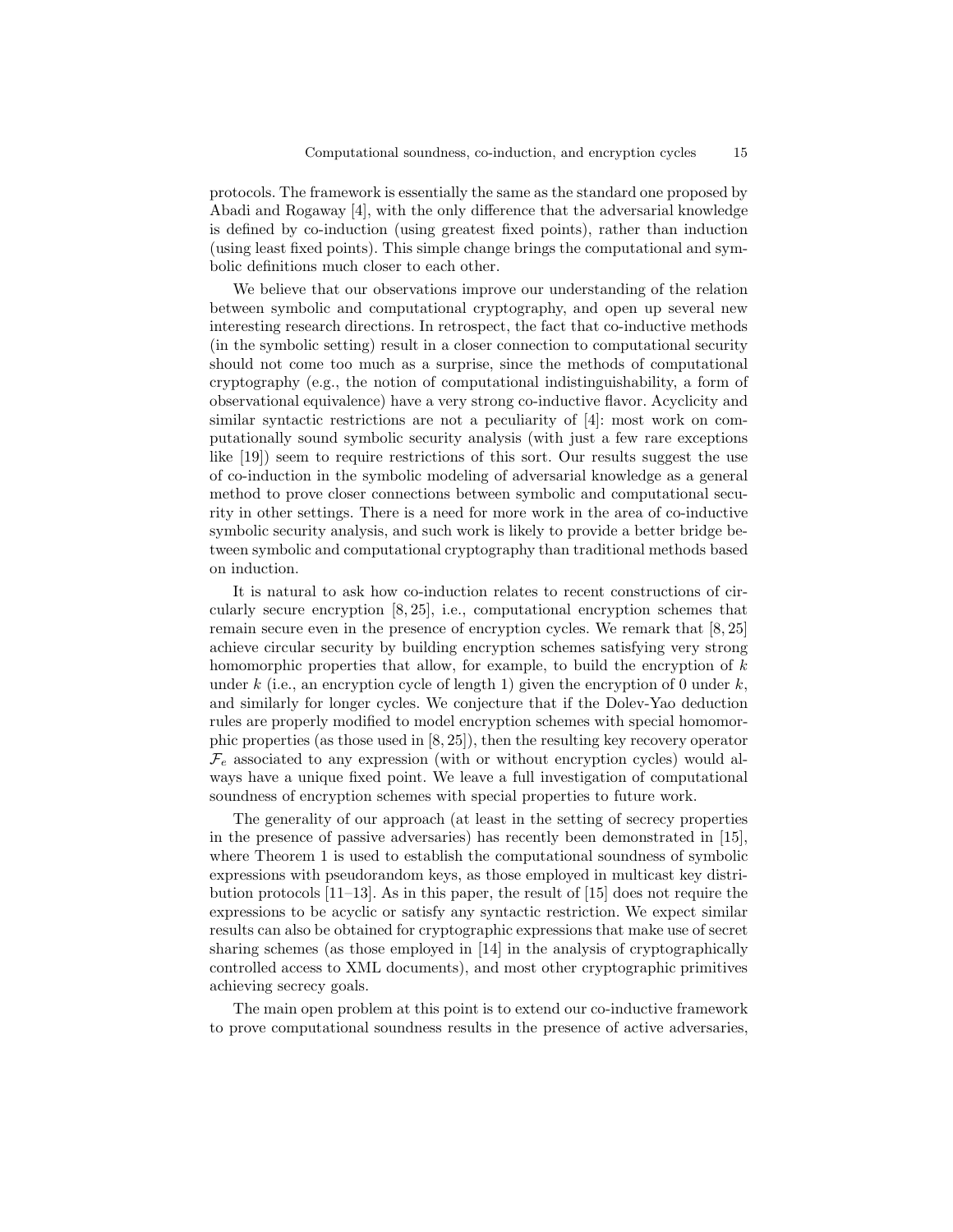as those considered in [26]. We remark that moving from passive adversaries to active attacks requires substantial changes in the execution model. In a passive attack, an adversary only gets to see the sequence of messages transmitted during the execution of the protocol. So the entire adversary's view of the system can be modeled by a sequence of expressions (or even a single expression containing their concatenation.) In an active attack scenario, the adversary interacts with the honest parties, intercepting and injecting messages in the communication network. Security properties no longer pertain exclusively what information can be learned by the adversary, but also how the adversary can influence the messages. A general approach to computational soundness in the presence of active adversaries has been proposed in [26], where security properties are modeled as sets of traces, e.g., sequences of events that can occur during a run of the protocol. We leave the development of a co-inductive framework for the study of cryptographic trace properties in the presence of active attacks as an open problem.

Acknowledgments. The author thanks the anonymous referees for their helpful comments. This research was supported in part by NSF under grants CNS-0430595 and CNS-0831536. Any opinions, findings, and conclusions or recommendations expressed in this material are those of the author and do not necessarily reflect the views of the National Science Foundation.

## References

- 1. Dolev, D., Yao, A.: On the security of public key protocols. IEEE Transactions on Information Theory 29(2) (1983) 198–208
- 2. Mitchell, J.C., Mitchell, M., Stern, U.: Automated analysis of cryptographic protocols using Murphi. In: Proceedings of SSP'97, IEEE Computer Society (1997) 141–151
- 3. Paulson, L.C.: The inductive approach to verifying cryptographic protocols. Journal of Computer Security  $6(1-2)$  (1998) 85-128
- 4. Abadi, M., Rogaway, P.: Reconciling two views of cryptography (The computational soundness of formal encryption). Journal of Cryptology 15(2) (2002) 103–127
- 5. Camenish, J., Lysyanskaya, A.: An efficient system for non-transferable anonymous credentials with optional anonymity. In Pfitzmann, B., ed.: Proceedings of Eurocrypt'01. Volume 2045 of LNCS., Springer (May 2001) 93–118
- 6. Hofheinz, D., Unruh, D.: Towards key-dependent message security in the standard model. In: Advances in Cryptology – Proceedings of Eurocrypt'08. Volume 4965 of LNCS., IACR, Springer (2008) 108–126
- 7. Halevi, S., Krawczyk, H.: Security under key-dependent inputs. In: Computer and communications security – Proceedings of CCS'07, Alexandria, VA, USA, ACM (2007) 466–475
- 8. Boneh, D., Halevi, S., Hamburg, M., Ostrovsky, R.: Circular-secure encryption from decision Diffie-Hellman. In: Proceedings of Crypto'08. Volume 5157 of LNCS., Springer (August 2008) 108–125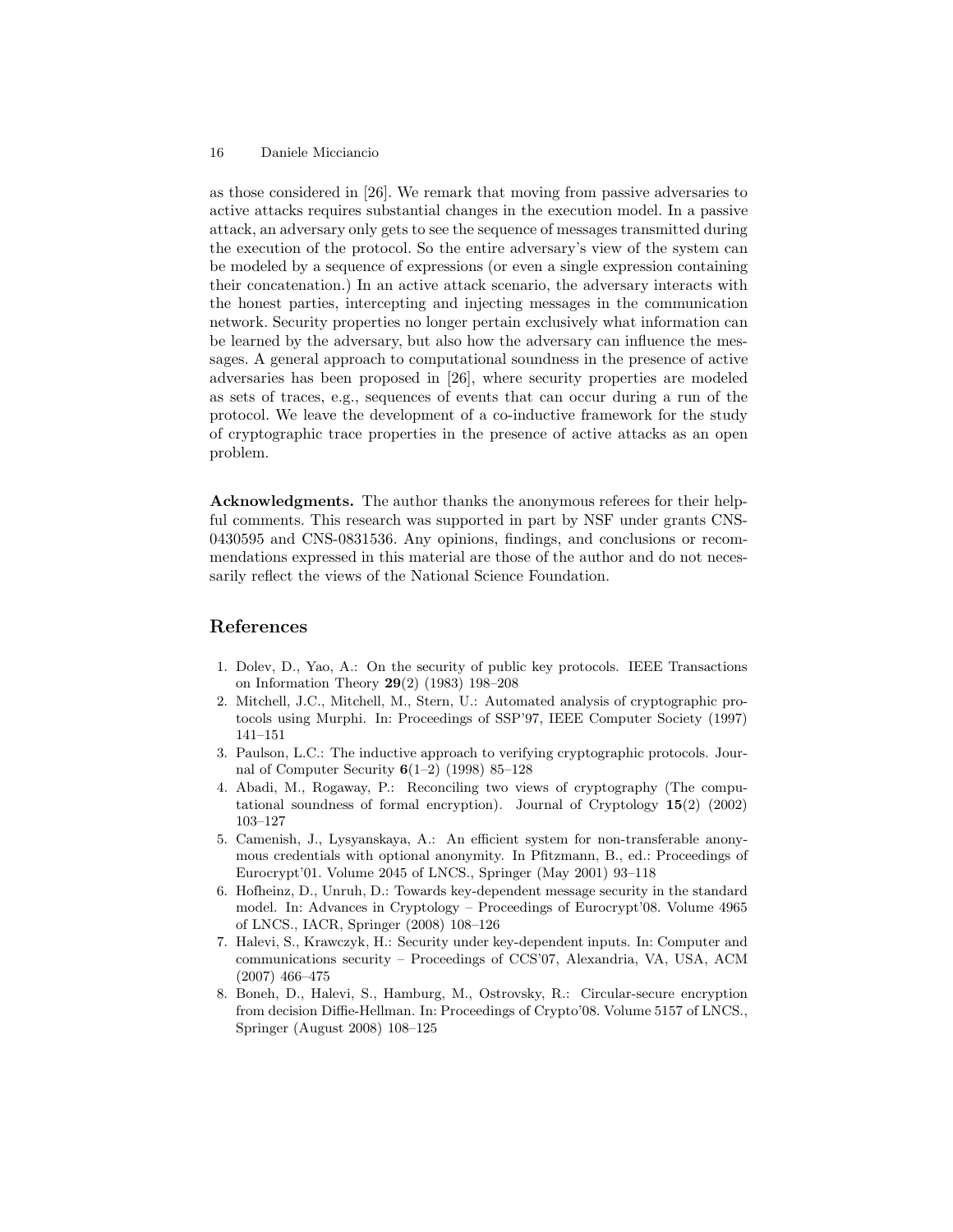- 9. Ad˜ao, P., Bana, G., Scedrov, A.: Computational and information theoretic soundness and completeness of formal encryption. In: Proceedings of CSFW'05, IEEE Computer Society (June 2005) 170–184
- 10. Haitner, I., Holenstein, T.: On the (im)possibility of key dependent encryption. In: Proceedings of TCC'09. Volume 5444 of LNCS., Springer (February 2009) 202–219
- 11. Micciancio, D., Panjwani, S.: Corrupting one vs. corrupting many: the case of broadcast and multicast encryption. In: Proceedings of ICALP '06. Volume 4052 of LNCS., Springer (July 2006) 70–82
- 12. Micciancio, D., Panjwani, S.: Adaptive security of symbolic encryption. In: Proceedings of TCC'05. Volume 3378 of LNCS., Springer (February 2005) 169–187
- 13. Micciancio, D., Panjwani, S.: Optimal communication complexity of generic multicast key distribution. IEEE/ACM Transactions on Networking 16(4) (August 2008) 803–813 Preliminary version in Eurocrypt'04.
- 14. Abadi, M., Warinschi, B.: Security analysis of cryptographycally controlled access to XML documents. Journal of the ACM 55(2) (2008) 1–29 Prelim. version in PODS'05.
- 15. Micciancio, D.: Pseudo-randomness and partial information in symbolic security analysis. Report 2009/249, IACR ePrint archive (2009) URL http://eprint.iacr.org/2009/249.
- 16. Abadi, M., Jürjens, J.: Formal eavesdropping and its computational interpretation. In Kobayashi, N., Pierce, B., eds.: Proceedings of TACS'01. Volume 2215 of LNCS., Springer (October 2001) 82–94
- 17. Mitchell, J.C., Ramanathan, A., Scedrov, A., Teague, V.: A probabilistic polynomial-time calculus for the analysis of cryptographic protocols. Theoretical Computer Science 353(1-3) (March 2006) 118–164 Preliminary version in MFPS'01.
- 18. Goldwasser, S., Micali, S.: Probabilistic encryption. Journal of Computer and System Sience 28(2) (1984) 270–299 Preliminary version in Proc. of STOC 1982.
- 19. Laud, P.: Encryption cycles and two views of cryptography. In: Proceedings of NORDSEC'02. Number 2002:31 in Karlstad University Studies, Karlstad, Sweden, Karlstad University Studies (November 2002) 85–100
- 20. Ad˜ao, P., Bana, G., Herzog, J., Scedrov, A.: Soundness of formal encryption in the presence of key-cycles. In: Computer Security – Proceedings of ESORICS 2005. Volume 3679 of Lecture Notes in Computer Science., Springer (2005) 374–396
- 21. Black, J., Rogaway, P., Shrimpton, T.: Encryption-scheme security in the presence of key-dependent messages. In Nyberg, K., Heys, H.M., eds.: Proceedings of SAC'02. Volume 2595 of LNCS., St. John's, Newfoundland, Canada, Springer (August 2002) 62–75
- 22. Backes, M., Pfitzmann, B., Scedrov, A.: Key-dependent message security under active attacks - BRSIM/UC-soundness of Dolev-Yao-style encryption with key cycles. Journal of Computer Security 16(5) (2008) 497–530 Preliminary version in CSF'07.
- 23. Laud, P., Vene, V.: A type system for computationally secure information flow. In Liskiewicz, M., Reischuk, R., eds.: Proceedings of FCT'05. Volume 3623 of LNCS., Springer (2005) 365–377
- 24. Abadi, M., Gordon, A.: A calculus for cryptographic protocols: the spi calculus. In: Proceedings of CCS'97. (1997) 36–47
- 25. Applebaum, B., Cash, D., Peikert, C., Sahai, A.: Fast cryptographic primitives and circular-secure encryption based on hard learning problems. In: Proceedings of Crypto'09. Volume 5677 of LNCS., Springer (2009) 595–618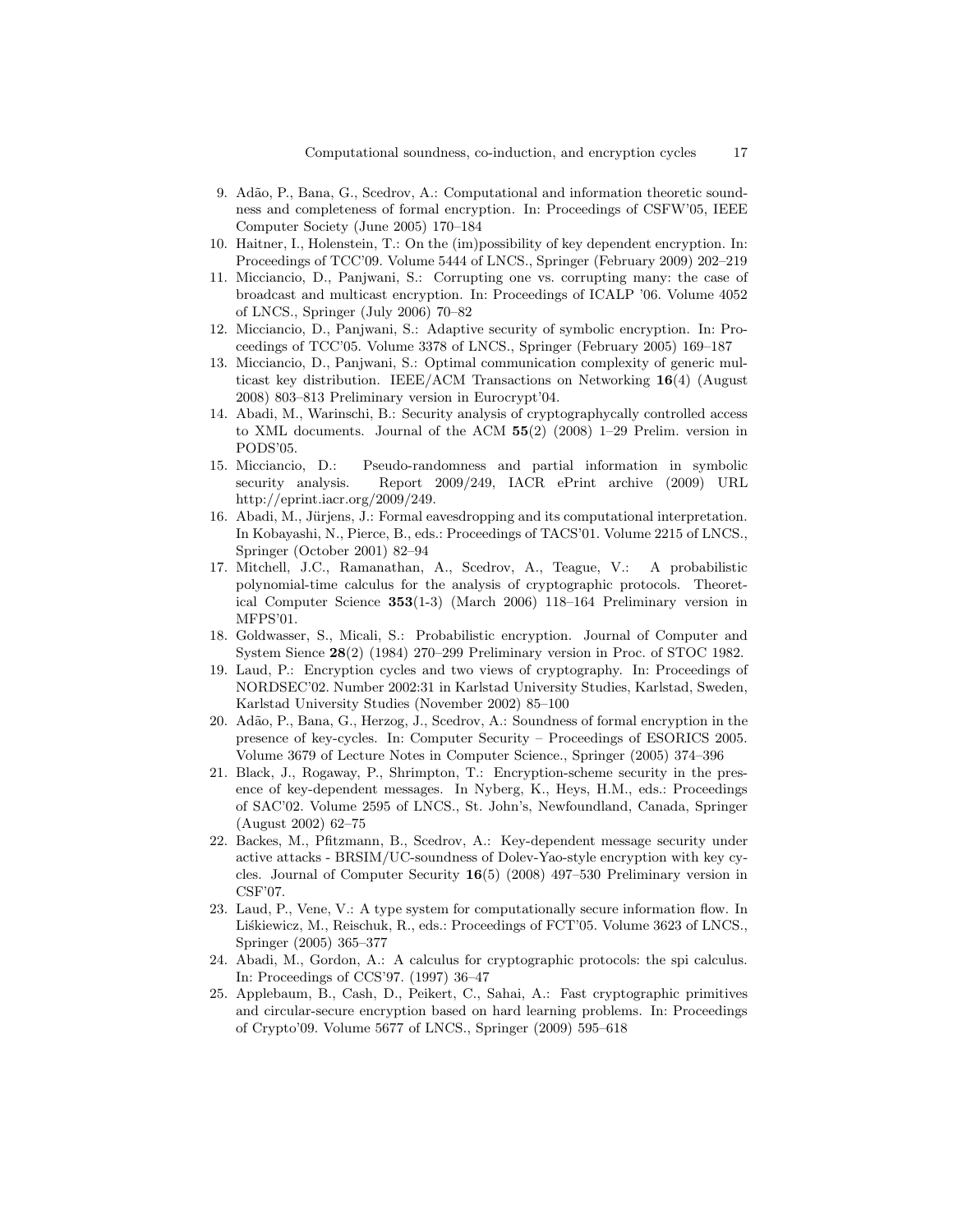- 18 Daniele Micciancio
- 26. Micciancio, D., Warinschi, B.: Soundness of formal encryption in the presence of active adversaries. In: Proceedings of TCC'04. Volume 2951 of LNCS., Springer (February 2004) 133–151
- 27. Goldreich, O.: Foundations of Cryptography. Volume I Basic Tools. Cambridge Unievrsity Press (2001)
- 28. Goldreich, O.: Foundation of Cryptography. Volume II Basic Applications. Cambridge Unievrsity Press (2004)

# Appendix

In the computational setting, given an encryption scheme  $\mathcal{E}$ , each expression  $e \in \text{Exp}(\text{Keys}, \text{Data})$  naturally maps to a probability distribution  $\llbracket e \rrbracket$  over bitstrings. Two expressions  $e_1, e_2$  are equivalent in the computational setting if the corresponding probability distributions  $\llbracket e_1 \rrbracket \equiv \llbracket e_2 \rrbracket$  are computationally indistinguishable. In this appendix we briefly recall all the basic computational security definitions used in this paper. The reader is referred to any standard textbook (e.g., [27, 28]) for details.

Encryption. A (symmetric) encryption scheme is defined as a pair of (probabilistic) polynomial time encryption and decryption algorithms  $\mathcal{E}, \mathcal{D}$  such that  $\mathcal{D}(k,\mathcal{E}(k,m)) = m$  for any message m and key k. Here the message m is an arbitrary string, and the key k is a uniformly random string of some fixed length  $\ell$ that depends on the desired security level. The encryption scheme is considered secure if it satisfies the following property, called semantic security or indistinguishability under chosen plaintext attack.

**Definition 1.** An encryption scheme  $(\mathcal{E}, \mathcal{D})$  is indistinguishable under chosen plaintext attack if, for any probabilistic polynomial time adversary A, the following holds. Choose a bit b and a key k of length  $\ell$  uniformly at random and run A on input  $\ell$  and with access to an encryption oracle  $O_b(m)$  that outputs  $\mathcal{E}(k,m)$  if  $b=1$ , or  $\mathcal{E}(k,0^{|m|})$  if  $b=0$ . The attacker A is required to run in time polynomial in the security parameter  $\ell$ , and is supposed to guess the value of b. Then the quantity  $|\Pr{\mathcal{A}^{O_1}(\ell)}=1\rangle - \Pr{\mathcal{A}^{O_0}(\ell)}=1\rangle$  is negligible in the security parameter  $\ell$ , i.e., it is smaller than  $1/\ell^c$  for any constant c and sufficiently  $large \ell.$ 

The above definition can be proved equivalent (via a standard hybrid argument) to a seemingly stronger definition where the attacker is given access to several encryption oracles, each encrypting under an independently chosen random key.

**Definition 2.** An encryption scheme  $(\mathcal{E}, \mathcal{D})$  is indistinguishable under chosen plaintext attack if, for any probabilistic polynomial time adversary A and polynomial p, the following holds. Choose a bit b and  $n = p(\ell)$  keys  $k_1, \ldots, k_n$  of length  $\ell$  each, uniformly and independently at random and run A on input  $\ell$  and with access to an encryption oracle  $O_b(i,m)$  that outputs  $\mathcal{E}(k_i,m)$  if  $b=1$ , or  $\mathcal{E}(k_i, 0^{|m|})$  if  $b = 0$ . The attacker A is required to run in time polynomial in the